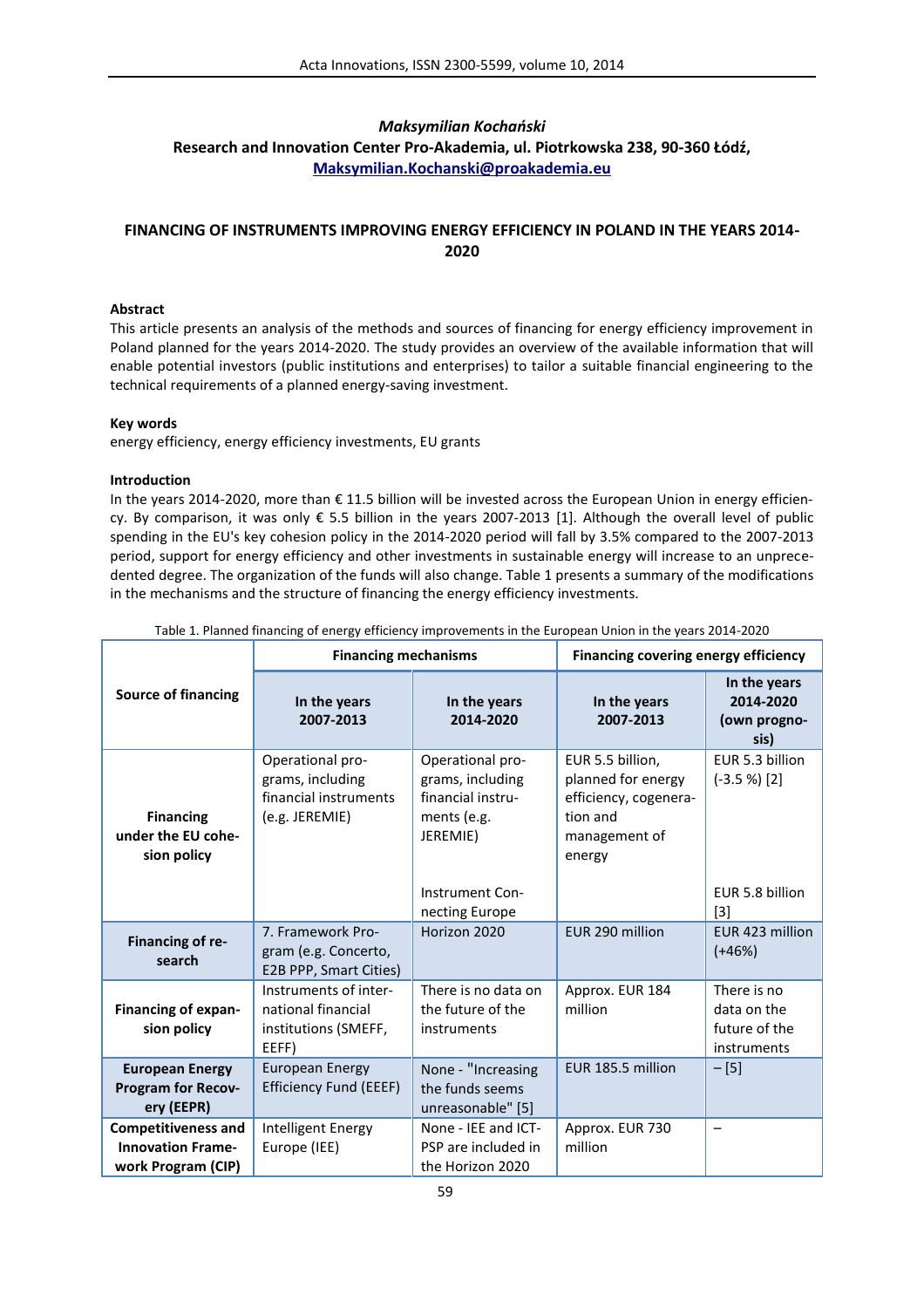| Information and            | Program |  |
|----------------------------|---------|--|
| Communication              |         |  |
| <b>Technologies Policy</b> |         |  |
| Support Program (ICT-      |         |  |
| PSP)                       |         |  |

*Source: own study based on* [1]*,*[2]*,*[3]*,*[4]*,*[5]

The European public funding intended for improving energy efficiency in the years 2014-2020 will be characterized by new features compared to the 2007-2013 perspective. The level of the available funds will be increased by over 100%, and the leverage involving private funding will be increased. In addition, the emphasis put on the use of repayable instruments will be increased, and energy services and Energy Performance Contracting (EPC) will be promoted further.

A deep evolution in the financing of energy-saving investments will also take place in Poland in the coming years. Next to the above-mentioned new trends in the European financial engineering organization in energy efficiency, one can also mention the following changes that will be observed in Poland:

- The level of funds at regional level will by increased by over 25%, while the national funds will be reduced by nearly 35%;
- The number and diversity of priority programs of the National Fund for Environmental Protection and Water Management will increase, which will further support the involvement of Polish beneficiaries in programs financed at European level;
- In the face of the unexpectedly weak results of the existing energy efficiency improvement measures, such as the white certificate scheme, new forms of systemic energy efficiency support will be sought to achieve the targets set out in Directive 2012/27/EU of the European Parliament and of the Council on energy efficiency.

Compared to the financial perspective for 2007-2013, the Multiannual Financial Frameworks initiated in 2014 will involve major changes in the methods and sources of financing of energy efficiency investments, especially in Poland. Thus, the purpose of this article is to present and organize the available information, which, in the author's intention, will enable potential investors (public institutions and companies) to match an appropriate financial engineering with the technical requirements of the planned undertaking.

## **Financing energy efficiency from public funds**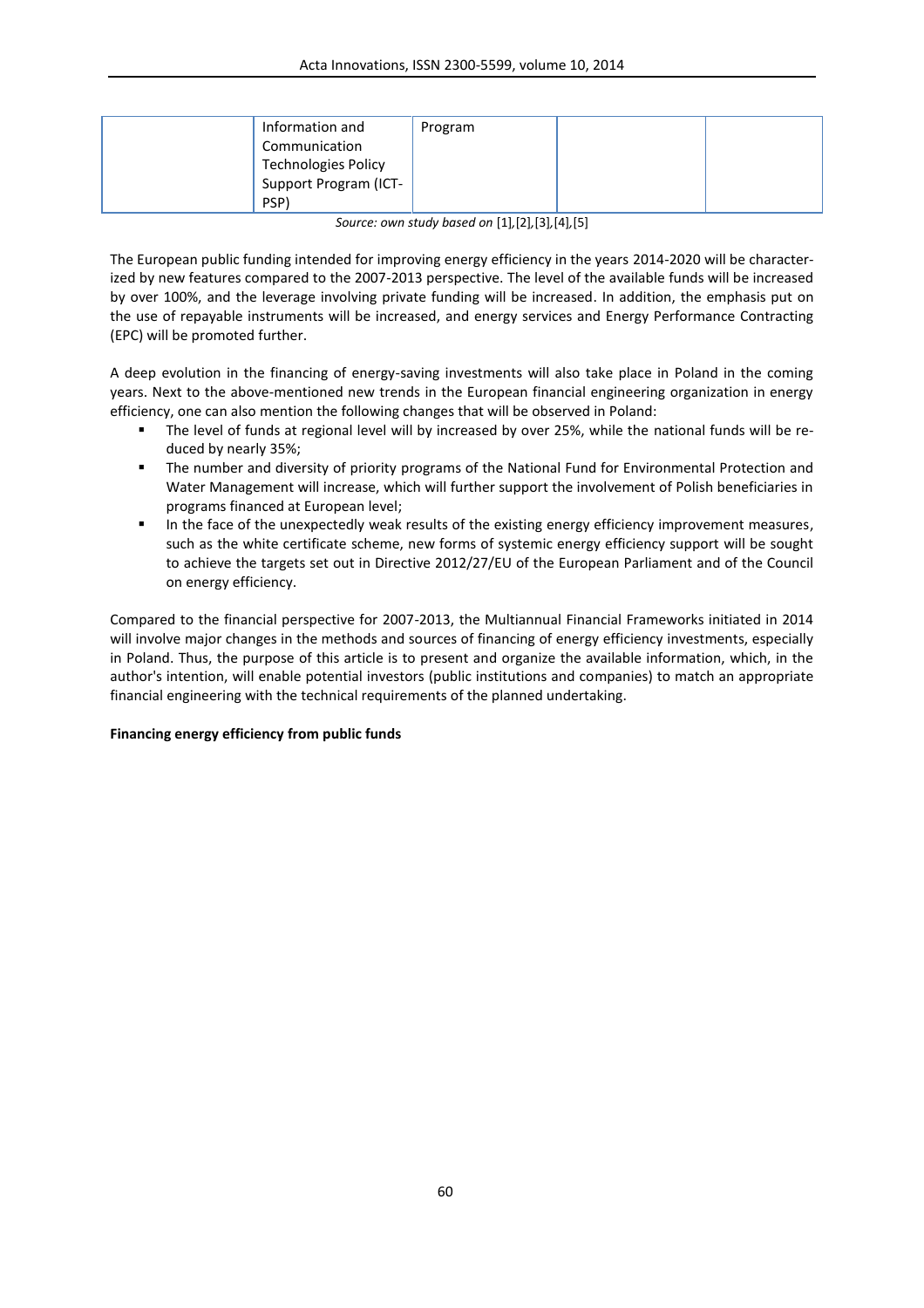| The aim of the pro-<br>gram<br>Measures covered by<br>the program | Limitation or avoidance of carbon dioxide emissions by financing undertakings that<br>improve the energy efficiency of civic buildings<br>Co-financing may be provided for implementation of projects in civic build-<br>ings;<br>Thermo-modernization of civic buildings, including the changes in: equip-<br>٠<br>ment of facilities with equipment of the highest economically justified<br>energy efficiency standards, directly connected with the thermo-<br>modernization of buildings;<br>3) Replacement of interior lighting with energy saving lighting (as additional<br>٠<br>measures carried out in parallel with thermo-modernization of the struc-<br>tures).                                                                                                                                                                                                        |  |  |
|-------------------------------------------------------------------|-------------------------------------------------------------------------------------------------------------------------------------------------------------------------------------------------------------------------------------------------------------------------------------------------------------------------------------------------------------------------------------------------------------------------------------------------------------------------------------------------------------------------------------------------------------------------------------------------------------------------------------------------------------------------------------------------------------------------------------------------------------------------------------------------------------------------------------------------------------------------------------|--|--|
| Duration<br><b>Beneficiaries</b>                                  | 2010-2017 (allocation of funds in 2010-2016)<br>Local government units and their associations;<br>Entities providing public services in the execution of the tasks of their own<br>٠<br>local government units other than business entities;<br>Volunteer Fire Department;<br>٠<br>Institutions within the meaning of the Higher Education Act and research<br>٠<br>institutes;<br>Independent public health care institutions and health care entities operat-<br>٠<br>ing within the meaning of art. 551 of the Civil Code regarding the provision<br>of health services;<br>Non-governmental organizations, churches and other religious associations<br>٠<br>entered in the register of churches and other religious associations and<br>church legal persons;<br>The entities or units referred to in item 1-6 being parties to a loan agree-<br>٠<br>ment in a group project. |  |  |
| Implementing body                                                 | The National Fund for Environmental Protection and Water Management                                                                                                                                                                                                                                                                                                                                                                                                                                                                                                                                                                                                                                                                                                                                                                                                                 |  |  |
| Monitoring institution                                            | The Minister of Environment                                                                                                                                                                                                                                                                                                                                                                                                                                                                                                                                                                                                                                                                                                                                                                                                                                                         |  |  |
| <b>Budget</b>                                                     | Non-repayable forms (grants) - PLN 657 million                                                                                                                                                                                                                                                                                                                                                                                                                                                                                                                                                                                                                                                                                                                                                                                                                                      |  |  |
|                                                                   | Repayable forms (Ioans) - PLN 995 million                                                                                                                                                                                                                                                                                                                                                                                                                                                                                                                                                                                                                                                                                                                                                                                                                                           |  |  |
| Source of financing                                               | Non-repayable forms - proceeds from the sale of allocated emission units (Green                                                                                                                                                                                                                                                                                                                                                                                                                                                                                                                                                                                                                                                                                                                                                                                                     |  |  |
|                                                                   | Investment System grants) or other funds of the National Fund for Environmental<br>Protection and Water Management                                                                                                                                                                                                                                                                                                                                                                                                                                                                                                                                                                                                                                                                                                                                                                  |  |  |
|                                                                   | Repayable forms - National Fund for Environmental Protection and Water Manage-                                                                                                                                                                                                                                                                                                                                                                                                                                                                                                                                                                                                                                                                                                                                                                                                      |  |  |
|                                                                   | ment funds                                                                                                                                                                                                                                                                                                                                                                                                                                                                                                                                                                                                                                                                                                                                                                                                                                                                          |  |  |

### **Public institutions**

In the years 2014-2020, Polish public institutions will be able to apply for support for improvement of the energy efficiency from the following sources of financing:

- Green Investments System (Part 1) energy management in civic buildings;
- Green Investments System (Part 5) energy management in buildings of selected entities in the public finance sector;
- Green Investments System (Part 6) SOWA Energy-efficient street lighting;
- **Efficient use of energy. Part 4 LEMUR Energy Efficient Civic Buildings;**
- Priority program 5.8. KAWKA Liquidation of low emission, supporting energy efficiency growth and the development of distributed renewable energy sources;
- Operational Program PL04 "Energy Saving and Promoting Renewable Energy Sources" (program area no. 5 - energy efficiency) under the EEA Financial Mechanism and the Norwegian Financial Mechanism in the years 2012-2017;
- Regional Operational Programs of voivodships for the years 2014-2020;
- The Operational Program Infrastructure and Environment for the years 2014-2020.

#### **Green Investments System (Part 1) - energy management in civic buildings**

## **Green Investments System (Part 5) - energy management in buildings of selected entities in the public finance sector**

The aim of the pro- Limitation or avoidance of carbon dioxide emissions through co-financing of under-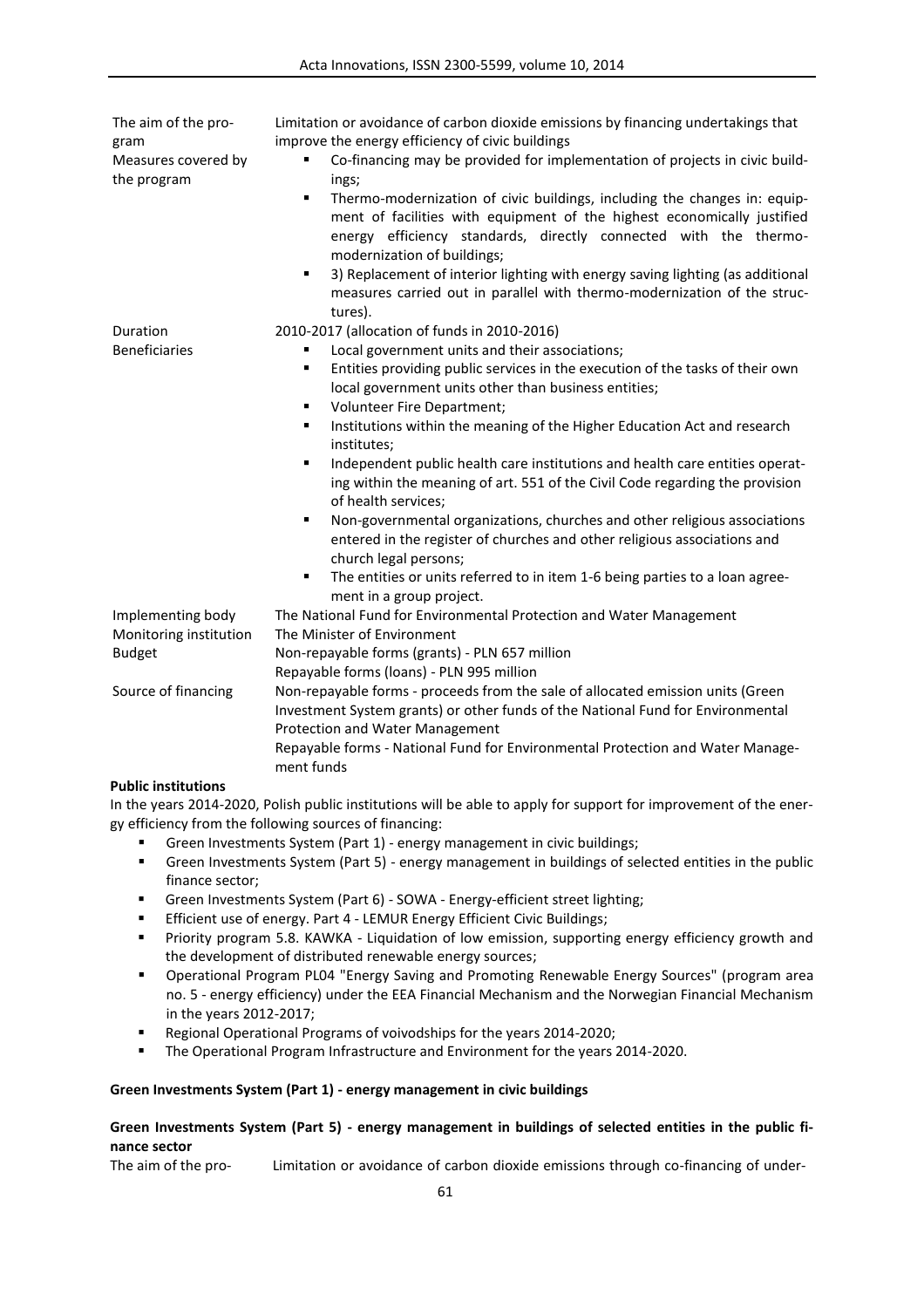| gram                                        | takings improving the energy efficiency in selected public finance sector entity build-<br>ings.                                                                                                                                                                                                                                                                                                                                         |
|---------------------------------------------|------------------------------------------------------------------------------------------------------------------------------------------------------------------------------------------------------------------------------------------------------------------------------------------------------------------------------------------------------------------------------------------------------------------------------------------|
| Measures covered by<br>the program          | Thermo-modernization of buildings, including the changes in: equipment of<br>٠<br>facilities with equipment of the highest economically justified energy effi-<br>ciency standards, directly connected with the thermo-modernization of the<br>structures;<br>2) Replacement of interior lighting with energy saving lighting (as additional<br>٠<br>measures carried out in parallel with thermo-modernization of the struc-<br>tures). |
| Duration                                    | 2010-2015 (allocation of funds in 2010-2013)                                                                                                                                                                                                                                                                                                                                                                                             |
| <b>Beneficiaries</b>                        | Part A                                                                                                                                                                                                                                                                                                                                                                                                                                   |
|                                             | 1) Polish Academy of Sciences and the scientific institutes it created;                                                                                                                                                                                                                                                                                                                                                                  |
|                                             | 2) State cultural institutions;<br>3) Self-government cultural institutions operating under the Act on the Organization                                                                                                                                                                                                                                                                                                                  |
|                                             | and Operation of Cultural Activities;                                                                                                                                                                                                                                                                                                                                                                                                    |
|                                             | 4) Budget management institutions;                                                                                                                                                                                                                                                                                                                                                                                                       |
|                                             | 5) District and municipal headquarters of the State Fire Service.                                                                                                                                                                                                                                                                                                                                                                        |
|                                             | Part B                                                                                                                                                                                                                                                                                                                                                                                                                                   |
|                                             | State budget units.                                                                                                                                                                                                                                                                                                                                                                                                                      |
| Implementing body<br>Monitoring institution | National Fund for Environmental Protection and Water Management<br>The Minister of Environment                                                                                                                                                                                                                                                                                                                                           |
| <b>Budget</b>                               | PLN 545 million, including:                                                                                                                                                                                                                                                                                                                                                                                                              |
|                                             | Part A - PLN 100 million                                                                                                                                                                                                                                                                                                                                                                                                                 |
|                                             | Part B - PLN 445 million                                                                                                                                                                                                                                                                                                                                                                                                                 |
| Source of financing                         | Part A - proceeds from the sale of allocated emission units or other funds of the<br>National Fund for Environmental Protection and Water Management                                                                                                                                                                                                                                                                                     |
|                                             | Part B - funds of the National Fund for Environmental Protection and Water Man-<br>agement                                                                                                                                                                                                                                                                                                                                               |
|                                             | Green Investments System (Part 6) - SOWA - Energy-efficient street lighting                                                                                                                                                                                                                                                                                                                                                              |
| The aim of the pro-                         | The aim of the measure is to reduce carbon dioxide emissions by co-financing un-                                                                                                                                                                                                                                                                                                                                                         |
| gram<br>Measures covered by<br>the program  | dertakings improving the energy efficiency of street lighting systems.<br>Co-financing may be provided for the implementation of projects involving:<br>the modernization of street lighting (i.a. the replacement of: light sources,<br>٠<br>luminaires, starters, power cables, posts, installation of new lighting points<br>within the modernized lighting lines, if it is necessary to meet the EN 13201<br>standard);              |
|                                             | the installation of devices for intelligent lighting control;<br>the installation of controllable power reduction and supply voltage stabili-<br>zation systems.                                                                                                                                                                                                                                                                         |
| Duration                                    | 2013-2017 (allocation of funds in 2014)                                                                                                                                                                                                                                                                                                                                                                                                  |
| <b>Beneficiaries</b>                        | Local government units having entitled to manage street lighting infrastructure                                                                                                                                                                                                                                                                                                                                                          |
| Implementing body                           | within the scope of the implemented undertaking.<br>National Fund for Environmental Protection and Water Management                                                                                                                                                                                                                                                                                                                      |
| Monitoring institution                      | The Minister of Environment                                                                                                                                                                                                                                                                                                                                                                                                              |
| <b>Budget</b>                               | PLN 256 million, including:                                                                                                                                                                                                                                                                                                                                                                                                              |
|                                             | Non-repayable forms (grants) - PLN 160 million                                                                                                                                                                                                                                                                                                                                                                                           |
| Source of financing                         | Repayable forms (loans) - PLN 196 million<br>The proceeds from the sale of allocated emission units or other funds of the Nation-                                                                                                                                                                                                                                                                                                        |
|                                             | al Fund for Environmental Protection and Water Management                                                                                                                                                                                                                                                                                                                                                                                |
|                                             | Efficient use of energy. Part 4 - LEMUR Energy Efficient Civic Buildings                                                                                                                                                                                                                                                                                                                                                                 |
| The aim of the program                      | The aim of the program is to avoid CO <sub>2</sub> emissions associated with the design and<br>construction of new energy efficient civic buildings and collective housing.                                                                                                                                                                                                                                                              |
| Measures covered by                         | Investments consisting in the design and construction or only construction of new                                                                                                                                                                                                                                                                                                                                                        |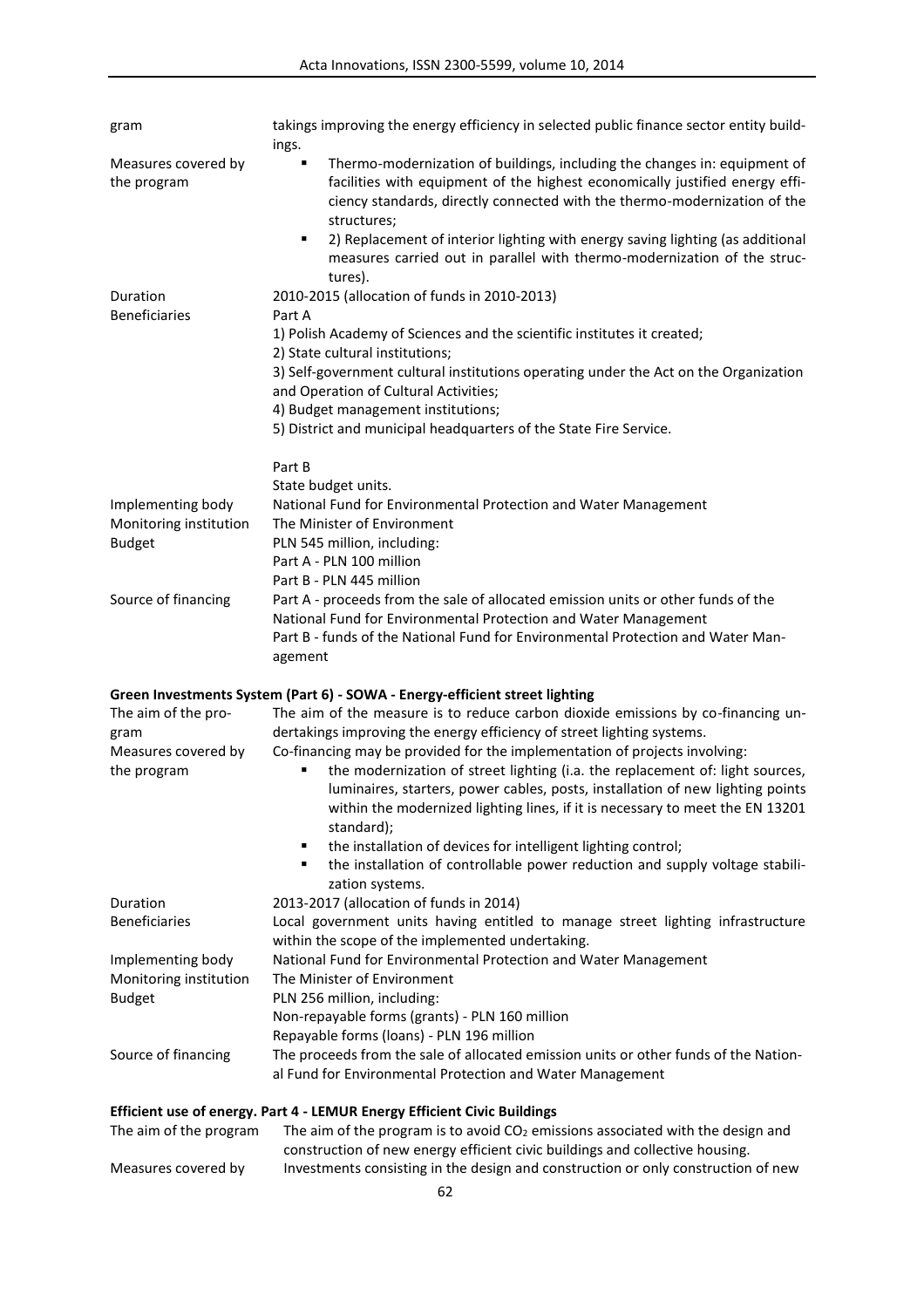| the program             | civic buildings and collective housing.<br>Grants - financing the costs of project documentation preparation depending on the<br>energy efficiency class of the building being designed.<br>Loan - up to PLN 1000 per 1 $m2$ of usable area in rooms with controlled air tempera-<br>ture in the building. A loan is subject to partial redemption depending on the class<br>of energy efficiency of the building obtained. |
|-------------------------|-----------------------------------------------------------------------------------------------------------------------------------------------------------------------------------------------------------------------------------------------------------------------------------------------------------------------------------------------------------------------------------------------------------------------------|
| Duration                | 2013-2020 (allocation of funds in 2014-2020)                                                                                                                                                                                                                                                                                                                                                                                |
| <b>Beneficiaries</b>    | Public finances sector units<br>٠                                                                                                                                                                                                                                                                                                                                                                                           |
|                         | Local government units and their associations and companies,                                                                                                                                                                                                                                                                                                                                                                |
|                         | Entities providing public services in the execution of the tasks of their own lo-<br>٠                                                                                                                                                                                                                                                                                                                                      |
|                         | cal government units other than business entities, including local government<br>legal persons,                                                                                                                                                                                                                                                                                                                             |
|                         | Institutions within the meaning of the Higher Education Act and research insti-<br>٠<br>tutes.                                                                                                                                                                                                                                                                                                                              |
|                         | Independent public health care institutions and health care entities operating<br>within the meaning of art. 55 of the Civil Code regarding the provision of<br>health services,                                                                                                                                                                                                                                            |
|                         | Non-governmental organizations, churches and other religious associations<br>٠<br>entered in the register of churches and other religious associations and church<br>legal persons, carrying out public tasks.                                                                                                                                                                                                              |
| Implementing body       | National Fund for Environmental Protection and Water Management                                                                                                                                                                                                                                                                                                                                                             |
| Monitoring institution  | The Minister of Environment                                                                                                                                                                                                                                                                                                                                                                                                 |
| <b>Budget</b>           | PLN 30 million - non-repayable forms                                                                                                                                                                                                                                                                                                                                                                                        |
|                         | PLN 270 million - repayable forms                                                                                                                                                                                                                                                                                                                                                                                           |
| Source of financing     | National Fund for Environmental Protection and Water Management                                                                                                                                                                                                                                                                                                                                                             |
| Planned emission reduc- | 31 thousand Mg of CO <sub>2</sub> in the period 2014-2020                                                                                                                                                                                                                                                                                                                                                                   |
| tion                    |                                                                                                                                                                                                                                                                                                                                                                                                                             |

# **Priority program 5.8. KAWKA - Liquidation of low emission, supporting energy efficiency growth and the development of distributed renewable energy sources**

| The aim of the program             | Reducing the exposure of the populace to the effects of air pollution in areas where<br>there are significant overruns of the admissible and target concentrations of those<br>pollutants for which air protection programs have been developed. The aim of the<br>program will be achieved by reducing pollutant emissions, especially PM 2.5, PM 10<br>and CO <sub>2</sub> emissions.                                                                                                                                                                                                                                                                                                                                                                                                                                  |
|------------------------------------|--------------------------------------------------------------------------------------------------------------------------------------------------------------------------------------------------------------------------------------------------------------------------------------------------------------------------------------------------------------------------------------------------------------------------------------------------------------------------------------------------------------------------------------------------------------------------------------------------------------------------------------------------------------------------------------------------------------------------------------------------------------------------------------------------------------------------|
| Measures covered by<br>the program | Undertakings located in areas of cities of more than 10 000 inhabitants (the quanti-<br>tative restriction does not apply to spa towns):                                                                                                                                                                                                                                                                                                                                                                                                                                                                                                                                                                                                                                                                                 |
|                                    | undertakings aimed at limiting the low emission, related to increasing en-<br>ergy efficiency and using high-efficiency cogeneration systems and<br>renewable energy sources;<br>reduction of pollutant emissions into air from public transport sources;<br>٠<br>educational campaigns (for beneficiaries) showing the health and social<br>٠<br>benefits of eliminating low emissions; and/or informing about the time<br>horizon of banning solid fuels or other systemic measures guaranteeing<br>maintaining pollution levels after corrective measures are carried out;<br>creation of databases (this pertains to local government units or institu-<br>$\blacksquare$<br>tions indicated by them), allowing for the preparation of an inventory of<br>sources of emissions to air from public transport sources. |
| Duration                           | Implementation: 2013-2018<br>Allocation of funds: 2013-2015                                                                                                                                                                                                                                                                                                                                                                                                                                                                                                                                                                                                                                                                                                                                                              |
| <b>Beneficiaries</b>               | The entities indicated in air protection programs that plan to implement or imple-<br>ment undertakings that may be funded by voivodeship environmental protection<br>and water management funds from resources provided by the National Fund for<br>Environmental Protection and Water Management, taking into account the terms of<br>this program.                                                                                                                                                                                                                                                                                                                                                                                                                                                                    |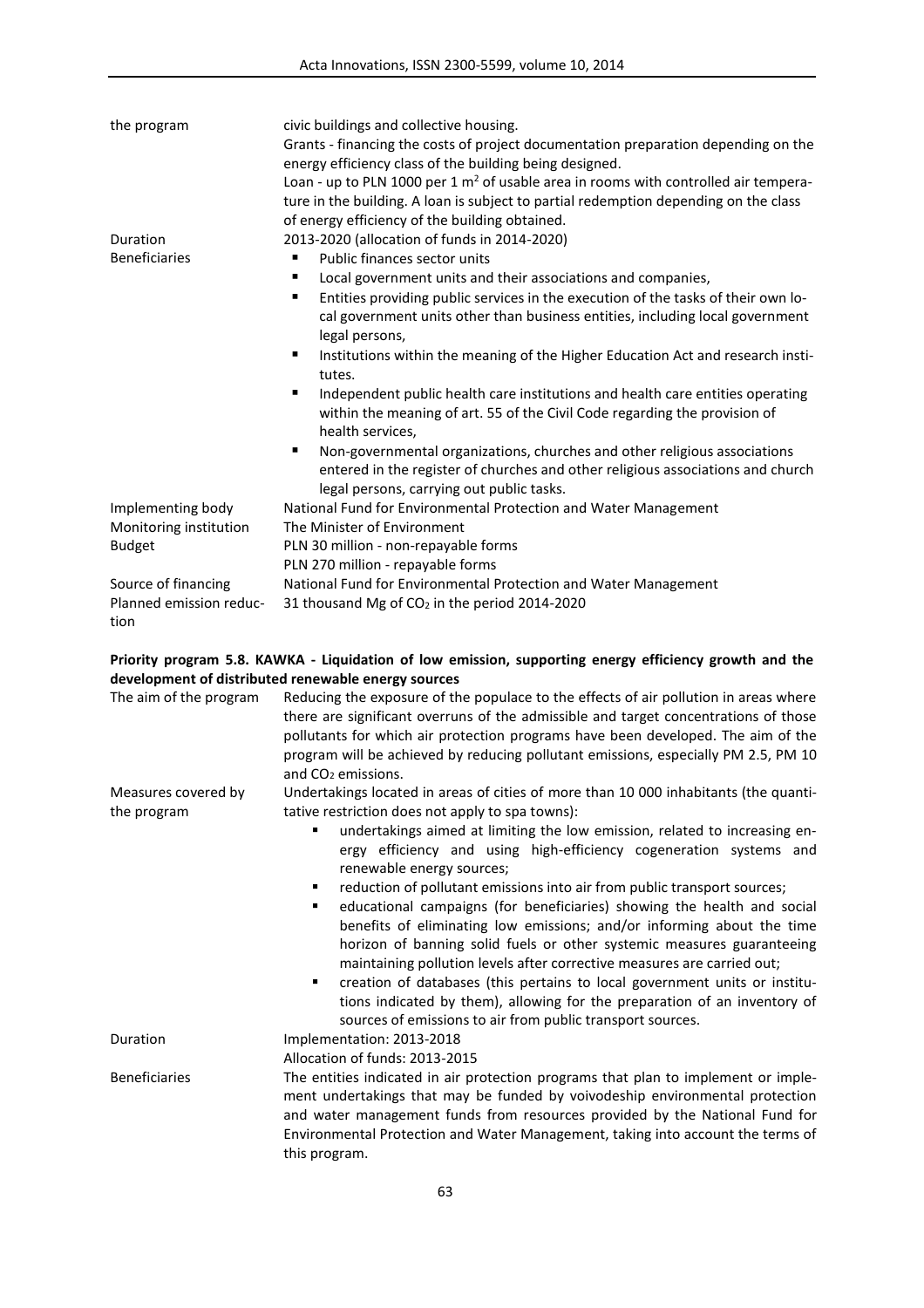| Implementing body       | The National Fund for Environmental Protection and Water Management, Voivode- |
|-------------------------|-------------------------------------------------------------------------------|
|                         | ship Environmental Protection and Water Management Funds                      |
| Monitoring institution  | The Minister of Environment                                                   |
| <b>Budget</b>           | PLN 400 million                                                               |
| Source of financing     | State funds                                                                   |
| Planned emission reduc- | 134 Mg of $CO2$                                                               |
| tion                    |                                                                               |

# **Operational Program PL04 "Energy Saving and Promoting Renewable Energy Sources" (program area no. 5 energy efficiency)**

| The aim of the program | The program aims to reduce greenhouse gas and air pollution emissions and in-<br>crease the share of renewable energy in the overall energy balance.                 |
|------------------------|----------------------------------------------------------------------------------------------------------------------------------------------------------------------|
|                        |                                                                                                                                                                      |
| Measures covered by    | Thermo-modernization of civic buildings                                                                                                                              |
| the program            | Modernization or replacement of existing energy sources (including the replace-<br>ment or reconfiguration of obsolete local grids) for civic buildings with modern, |
|                        | energy efficient and environmentally friendly sources of heat or electricity with a                                                                                  |
|                        | total rated power of up to 5 MW                                                                                                                                      |
|                        | Installation, modernization or replacement of thermal units with a total rated power                                                                                 |
|                        | of up to 3 MW, supplying civic buildings.                                                                                                                            |
| <b>Duration</b>        | 10.06.2013 - 30.04.2016                                                                                                                                              |
| <b>Beneficiaries</b>   | Units from the public finance sector or non-public entities performing public tasks                                                                                  |
| Implementing body      | National Fund for Environmental Protection and Water Management                                                                                                      |
| Monitoring institution | The Minister of Environment                                                                                                                                          |
| <b>Budget</b>          | EUR 55.9 million (PLN 232 million)                                                                                                                                   |
| Source of financing    | The Financial Mechanism of the European Economic Area in the years 2009 - 2014                                                                                       |

## **Regional Operational Programs of voivodships for the years 2014-2020**

| The aim of the program             | The aim of the programs will include i.a. air quality protection, increasing the use of<br>biogas (cogeneration), as well as improved energy efficiency.                                                                 |
|------------------------------------|--------------------------------------------------------------------------------------------------------------------------------------------------------------------------------------------------------------------------|
| Measures covered by the<br>program | Investments consisting in thermo-modernization of public buildings, modernization<br>of heat sources, development of high-efficiency cogeneration systems and improve-<br>ment of energy efficiency of heating networks. |
| Duration                           | 2014-2020 (allocation of resources by the end of 2023)                                                                                                                                                                   |
| <b>Beneficiaries</b>               | Public finances sector units                                                                                                                                                                                             |
| Implementing body                  | Marshal's Offices of the Voivdeships                                                                                                                                                                                     |
| Monitoring institution             | The Minister of Infrastructure and Development                                                                                                                                                                           |
| <b>Budget</b>                      | PLN 2 309 577 246 <sup>7</sup>                                                                                                                                                                                           |
| Source of financing                | European Regional Development Fund, state funds                                                                                                                                                                          |

# **The Operational Program Infrastructure and Environment for the years 2014-2020**

No data

Planned emission reduc-

tion

 $\overline{a}$ 

| The aim of the program | The aim of the program will include i.a. air quality protection and improvement of the |
|------------------------|----------------------------------------------------------------------------------------|
|                        | energy efficiency of public institutions.                                              |

<sup>7</sup> A forecast based on [9], assuming an increase in capital expenditures for energy efficiency of public institutions by 25.17%, i.e. an increase proportional to the overall increase in ERDF allocation within the ROP 2014-2020 as compared to the ROP 2007-2013. The EUR/PLN exchange rate published by the ECB on 01.11.2013 was accepted for the calculations.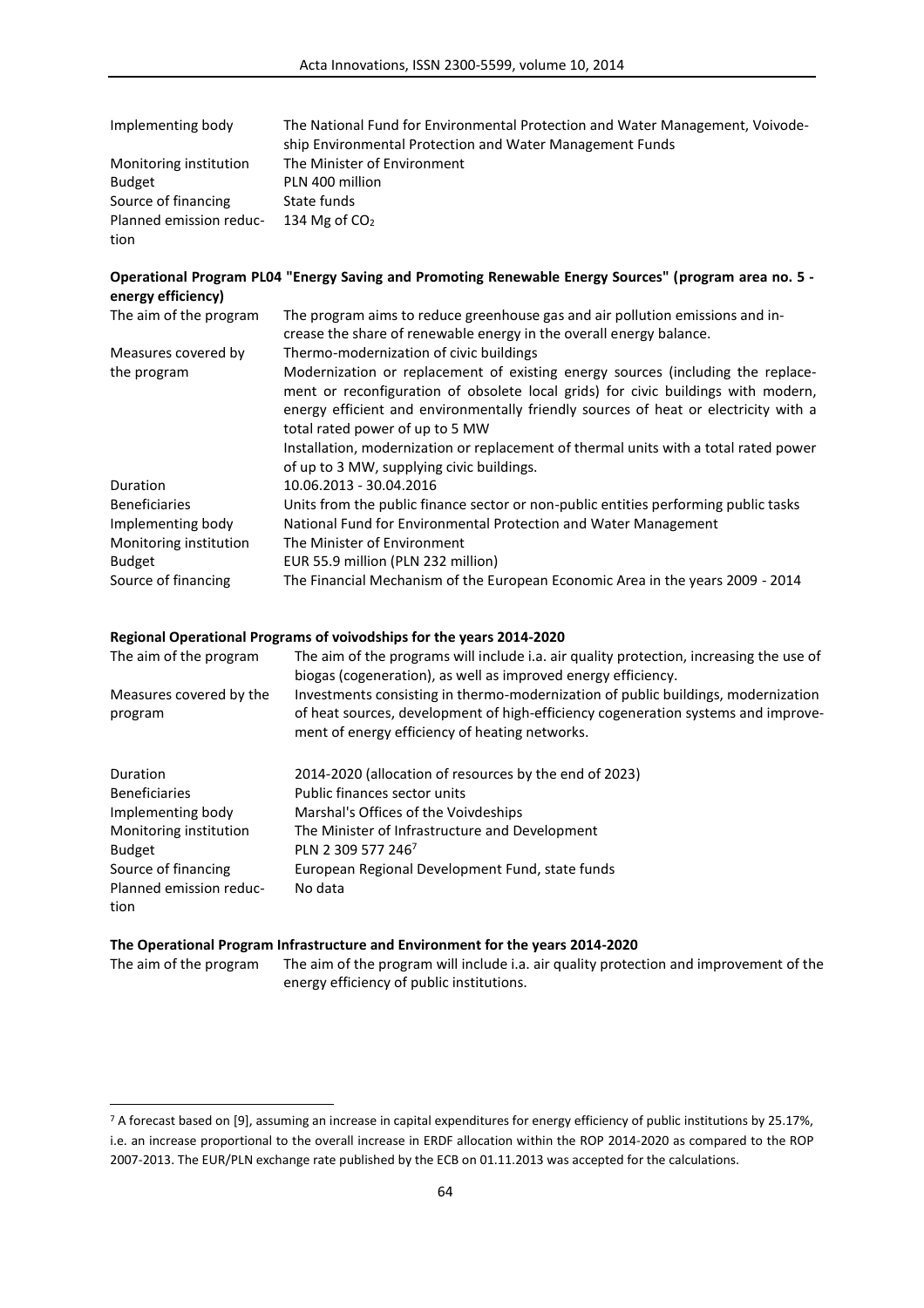| Measures covered by<br>the program | Investments consisting of thermo-modernization of civic buildings, modernization of<br>heat sources within Priority Axis I: Promotion of renewable energy sources and ener-<br>gy efficiency <sup>8</sup> |
|------------------------------------|-----------------------------------------------------------------------------------------------------------------------------------------------------------------------------------------------------------|
| Duration                           | 2014-2020 (allocation of resources by the end of 2023)                                                                                                                                                    |
| <b>Beneficiaries</b>               | Public finances sector units                                                                                                                                                                              |
| Implementing body                  | The Ministry of Economy                                                                                                                                                                                   |
| Monitoring institution             | The Ministry of Infrastructure and Development                                                                                                                                                            |
| <b>Budget</b>                      | PLN 331 796 thousand 9                                                                                                                                                                                    |
| Source of financing                | European Regional Development Fund, Cohesion Fund, state funds                                                                                                                                            |
| Planned emission reduc-            | No data                                                                                                                                                                                                   |
| tion                               |                                                                                                                                                                                                           |

#### **The Industry**

 $\overline{a}$ 

Polish companies in the years 2014-2020 will be able to apply for financing of energy saving investments from public sources such as:

- Energy-saving investments in small and medium-sized enterprises;
- Support for entrepreneurs in the scope of low carbon and resource efficient economy;<br>
Priority Program: Intelligent Energy Networks (IEN):
- Priority Program: Intelligent Energy Networks (IEN);
- Regional Operational Programs for the years 2014-2020;
- The Operational Program Infrastructure and Environment for the years 2014-2020;
- The program for access to financial instruments for the SME sector (PolSEFF);
- **The system of energy efficiency certificates, the so-called white certificates.**

### **Energy-saving investments in small and medium-sized enterprises**

| Aim                           | The aim of the program is to reduce energy consumption because of investment in<br>energy efficiency and the use of renewable energy sources in the small and medium<br>enterprises sector. Because of the implementation of the program, CO <sub>2</sub> emissions<br>will be reduced.                                                                                                                                                                                                                                                                                                                                                                                                                                                                                                                                                                                                                                                                                                                                                                                                                                                                                                                                                                                                               |
|-------------------------------|-------------------------------------------------------------------------------------------------------------------------------------------------------------------------------------------------------------------------------------------------------------------------------------------------------------------------------------------------------------------------------------------------------------------------------------------------------------------------------------------------------------------------------------------------------------------------------------------------------------------------------------------------------------------------------------------------------------------------------------------------------------------------------------------------------------------------------------------------------------------------------------------------------------------------------------------------------------------------------------------------------------------------------------------------------------------------------------------------------------------------------------------------------------------------------------------------------------------------------------------------------------------------------------------------------|
| Target group                  | <b>SMEs</b>                                                                                                                                                                                                                                                                                                                                                                                                                                                                                                                                                                                                                                                                                                                                                                                                                                                                                                                                                                                                                                                                                                                                                                                                                                                                                           |
| The scope of the sup-<br>port | Investment projects aimed at improving energy efficiency, consisting in the<br>purchase of equipment listed in the List of Eligible Materials and Equipment<br>(LEME) - the list of equipment is published on www.nfosigw.gov.pl. This applies<br>to the projects financed in the form of a loan with a grant not exceeding EUR<br>250 000, which is equivalent to Polish zloty at the average NBP exchange rate<br>as of the date of signing of the loan agreement.<br>Investment projects in energy efficiency improvement, based on individual so-<br>٠<br>lutions and achieving energy savings of at least 20%. Financing in the form of a<br>loan with a grant for a project of this kind may not exceed EUR 1 000 000.<br>Projects consisting in thermo-modernization of the building/s remaining at the<br>٠<br>disposal of the beneficiary, resulting in achieving at least 30% of energy sav-<br>ings. Financing in the form of a loan with a grant for a project of this kind may<br>not exceed EUR 1 000 000.<br>Investments involving the use of renewable energy sources, including, i.a. pho-<br>٠<br>tovoltaics, in existing facilities using conventional energy sources. Financing in<br>the form of a loan with a grant for a project of this kind may not exceed EUR 1<br>000 000. |

<sup>8</sup> Operational Program Infrastructure and Environment for the years 2014-2020 (Draft), Ministry of Regional Development, August 26, 2013.

<sup>9</sup> A forecast based on [9], assuming a decrease in capital expenditures for energy efficiency of public institutions by 35.92% compared to the years 2007-2013, i.e. a decrease proportional to the overall decrease in allocation within the OPIE 2014- 2020 as compared to the OPIE 2007-2013. The EUR/PLN exchange rate published by the ECB on 01.11.2013 was accepted for the calculations.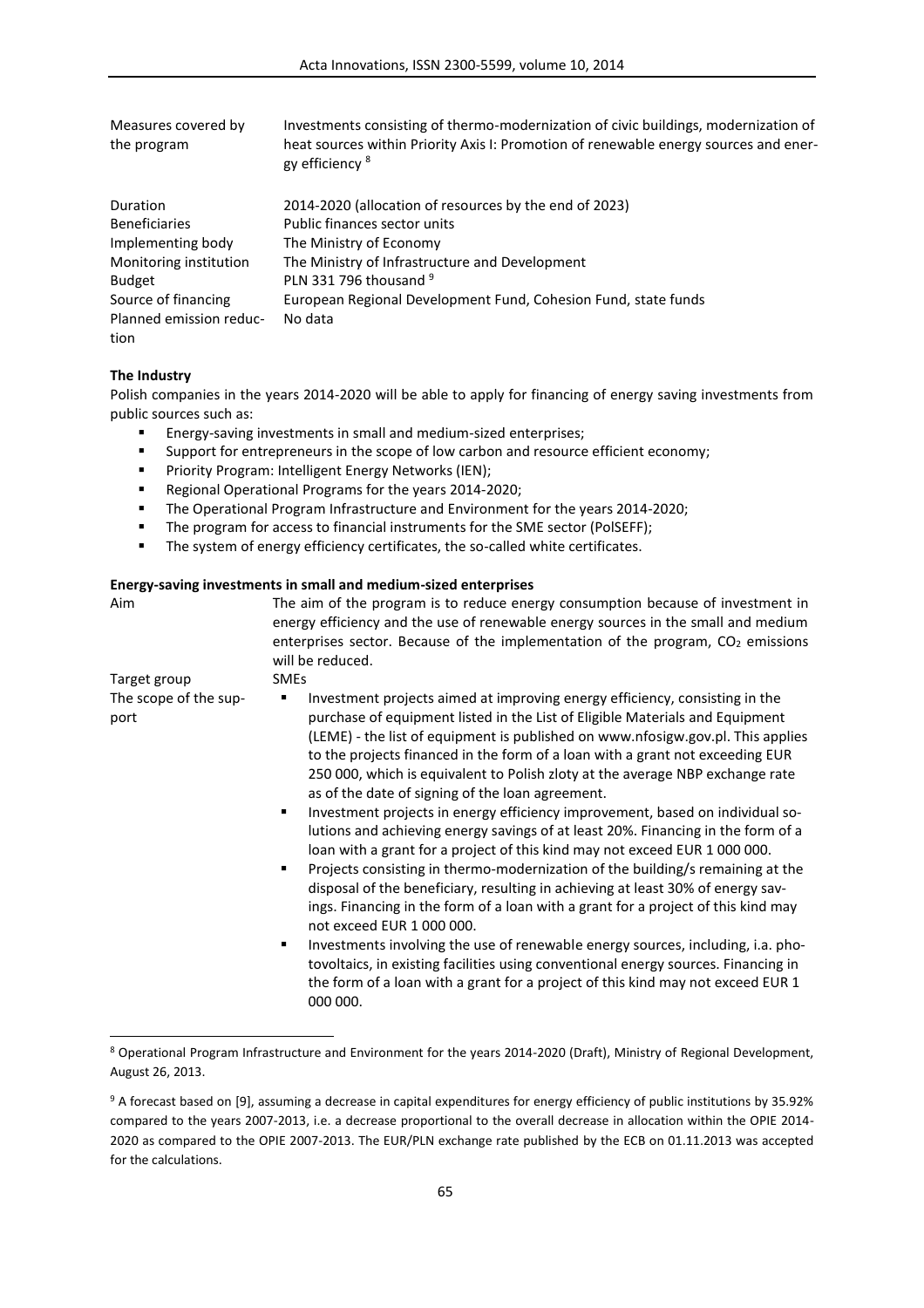| Form of support                 | Grants for partial repayment of loan capital are granted within the limit grant-<br>ed to the bank by the National Fund for Environmental Protection and Water<br>Management.                                                                                                                                                                                                                                                                                                                                                                                                                                                                                         |
|---------------------------------|-----------------------------------------------------------------------------------------------------------------------------------------------------------------------------------------------------------------------------------------------------------------------------------------------------------------------------------------------------------------------------------------------------------------------------------------------------------------------------------------------------------------------------------------------------------------------------------------------------------------------------------------------------------------------|
|                                 | The bank establishes a security for the loan with a grant. The bank guarantees<br>٠<br>repayment of the grant funds to the National Fund for Environmental Protec-<br>tion and Water Management in the cases specified in the cooperation<br>agreement concluded between the National Fund for Environmental Protec-<br>tion and Water Management and the bank.                                                                                                                                                                                                                                                                                                       |
|                                 | The terms of cooperation, including the mode and deadlines for transferring<br>٠<br>funds by the National Fund for Environmental Protection and Water Manage-<br>ment to the banks for partial repayment of loans are specified in detail in the<br>cooperation agreements concluded by the National Fund for Environmental<br>Protection and Water Management with the banks.<br>Monitoring and control of the correct implementation of the project and use<br>٠<br>of funds from the loan with a grant is carried out by the bank. Where a grant is<br>a public aid, the bank carries out the obligations associated with granting it as<br>a public aid provider. |
| <b>Budget</b>                   | The SMEs registered in Poland                                                                                                                                                                                                                                                                                                                                                                                                                                                                                                                                                                                                                                         |
| Implementing Institu-           | Banks that have signed an agreement with the National Fund for Environmental                                                                                                                                                                                                                                                                                                                                                                                                                                                                                                                                                                                          |
| tion                            | Protection and Water Management                                                                                                                                                                                                                                                                                                                                                                                                                                                                                                                                                                                                                                       |
| Source of financing<br>Duration | The National Fund for Environmental Protection and Water Management<br>2014-2017                                                                                                                                                                                                                                                                                                                                                                                                                                                                                                                                                                                      |

|                               | Support for entrepreneurs in the scope of low carbon and resource efficient economy                                                                                                                                                                                                                                                                                                                                                                                                                                                                                                      |
|-------------------------------|------------------------------------------------------------------------------------------------------------------------------------------------------------------------------------------------------------------------------------------------------------------------------------------------------------------------------------------------------------------------------------------------------------------------------------------------------------------------------------------------------------------------------------------------------------------------------------------|
| Objective                     | The aim of the program is to reduce the negative impact of enterprises on the envi-<br>ronment.                                                                                                                                                                                                                                                                                                                                                                                                                                                                                          |
| Target group                  | Entrepreneurs                                                                                                                                                                                                                                                                                                                                                                                                                                                                                                                                                                            |
| The scope of the sup-<br>port | Part 1) Power engineering/electric power audit of the enterprise:<br>audits in entities where the minimum average final energy consumption (total elec-<br>tricity and heat) in the year preceding the submission of the application for audit co-<br>financing was 20 GWh/year, including:<br>power engineering audits of technological processes,<br>electric power audits of buildings and internal industrial networks,<br>٠<br>power engineering audits of heat, electricity and cooling sources,<br>٠<br>power engineering audits of internal heating networks and buildings.<br>٠ |
|                               | Part 2) Increasing energy efficiency.<br>Projects compliant with the announcement of the Minister of Economy from De-<br>cember 21, 2012 on the detailed list of energy efficiency improvement projects,<br>aimed at improving energy efficiency, as well as the technological changes aimed at<br>this in the existing technical facilities, installations and devices.                                                                                                                                                                                                                 |
|                               | Part 3) E-CUMULATOR - An Ecological Accumulator for the Industry.<br>Types of projects:<br>Reduction of the consumption of primary raw materials through projects<br>involving i.a. the construction, expansion or modernization of the existing                                                                                                                                                                                                                                                                                                                                         |
|                               | production installations or industrial devices;<br>Limitation of harmful emissions to the atmosphere;<br>٠                                                                                                                                                                                                                                                                                                                                                                                                                                                                               |
| Form of support               | Use of industrial waste, including sewage sludge, in power production.<br>٠<br>Part one - grant up to 70%<br>Part two - loan up to 75%<br>Part three - loan up to 75%                                                                                                                                                                                                                                                                                                                                                                                                                    |
| <b>Budget</b>                 | Grants - PLN 25 million<br>Loans - PLN 714 million                                                                                                                                                                                                                                                                                                                                                                                                                                                                                                                                       |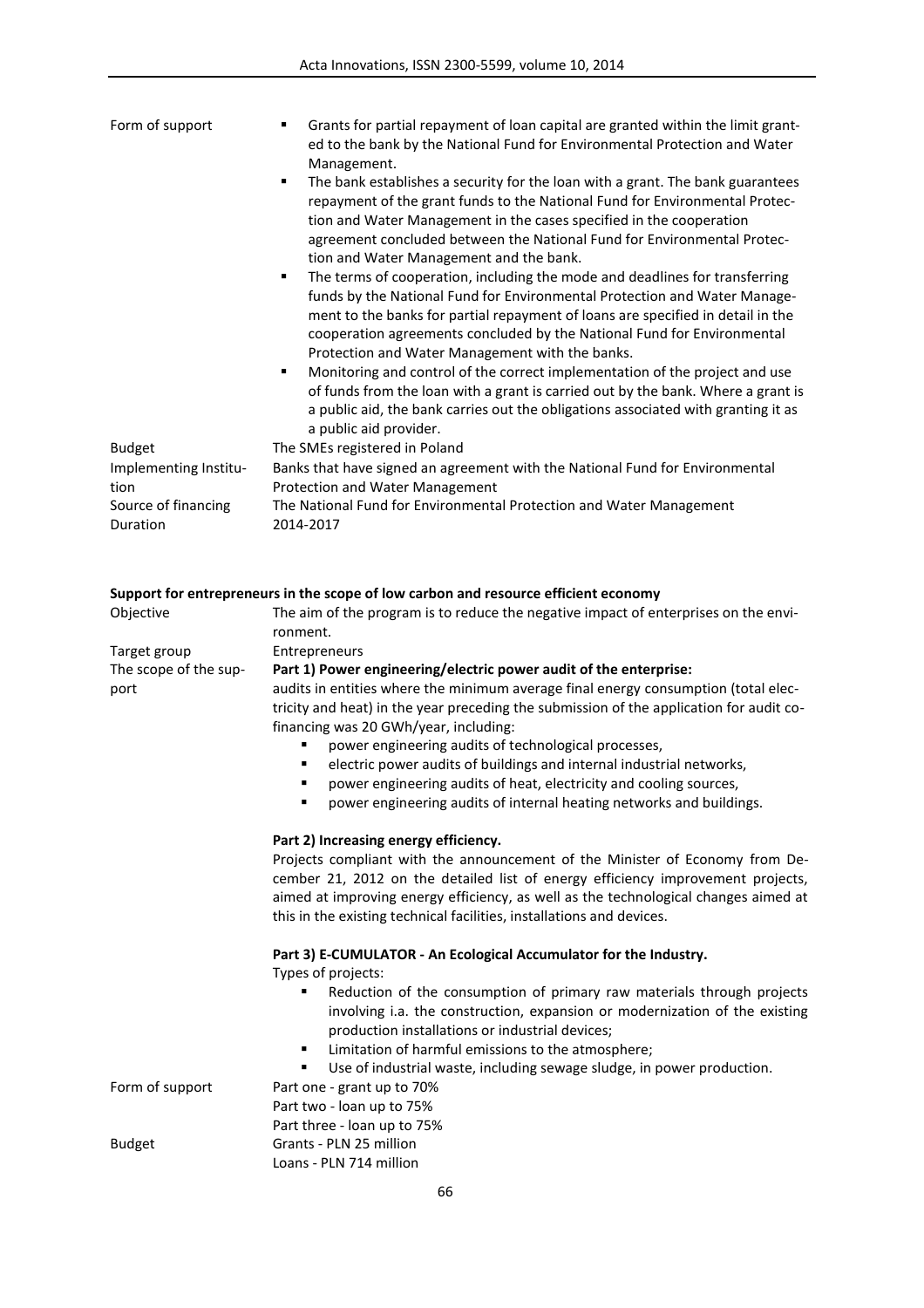| Implementing Institu- | The National Fund for Environmental Protection and Water Management |
|-----------------------|---------------------------------------------------------------------|
| tion                  |                                                                     |
| Source of financing   | The National Fund for Environmental Protection and Water Management |
| Duration              | 2013-2017                                                           |

### **Priority Program: Intelligent Energy Networks (IEN)**

| Aim                           | In this area, the National Fund for Environmental Protection and Water Manage-<br>ment will co-finance promotional and educational activities, implementation (in pilot<br>areas) of smart metering and information transmission networks, works on balanc-<br>ing and optimization of electricity, heat and gas consumption (measurement and<br>return measures), implementation (in pilot areas) of distributed renewable energy<br>sources, energy storage facilities and intelligent lighting networks using energy-<br>efficient lighting, development works, preparation of IT systems and standards spec-<br>ifications. Implementing smart energy networks in urban pilot areas will be<br>conductive to sustainable urban development. |
|-------------------------------|-------------------------------------------------------------------------------------------------------------------------------------------------------------------------------------------------------------------------------------------------------------------------------------------------------------------------------------------------------------------------------------------------------------------------------------------------------------------------------------------------------------------------------------------------------------------------------------------------------------------------------------------------------------------------------------------------------------------------------------------------|
| Effect                        | Reduction of energy consumption                                                                                                                                                                                                                                                                                                                                                                                                                                                                                                                                                                                                                                                                                                                 |
| Target group                  | Entrepreneurs - operators of electricity and gas distribution and transmission<br>systems, balancing the system, acting jointly with the local government and/or<br>housing co-operatives (communities);<br>Local government units that organize ISE pilot areas in their area and imple-<br>Ξ                                                                                                                                                                                                                                                                                                                                                                                                                                                  |
|                               | ment ISE projects in its different layers, managing special economic zones;                                                                                                                                                                                                                                                                                                                                                                                                                                                                                                                                                                                                                                                                     |
| The scope of the sup-<br>port | Promotional and informational activities in the field of intelligent energy net-<br>٠<br>works, with focus on smart grids, including smart metering;                                                                                                                                                                                                                                                                                                                                                                                                                                                                                                                                                                                            |
|                               | Deployment of smart metering (AMI) in pilot areas and optimization of con-<br>٠<br>sumption of electricity, gas, heat and utility water;                                                                                                                                                                                                                                                                                                                                                                                                                                                                                                                                                                                                        |
|                               | Implementation of distributed renewable and/or alternative energy sources<br>$\blacksquare$<br>under smart grid projects (in pilot areas);                                                                                                                                                                                                                                                                                                                                                                                                                                                                                                                                                                                                      |
|                               | Implementation of energy storage facilities under smart grid projects (in pilot<br>$\blacksquare$<br>areas);                                                                                                                                                                                                                                                                                                                                                                                                                                                                                                                                                                                                                                    |
|                               | Implementation of intelligent lighting networks using energy-efficient lighting<br>in pilot areas;                                                                                                                                                                                                                                                                                                                                                                                                                                                                                                                                                                                                                                              |
|                               | Preparation of studies (including IT programs) for development of systems for<br>٠<br>peak load management and for integration of measurement and distribution of<br>energy with telecommunications systems energy for transmission and distribu-<br>tion enterprises;                                                                                                                                                                                                                                                                                                                                                                                                                                                                          |
|                               | Preparation of technical feasibility studies for smart grid projects;<br>Preparation of studies in the field of specification and determination of stand-<br>$\blacksquare$<br>ards for smart grid activities.                                                                                                                                                                                                                                                                                                                                                                                                                                                                                                                                  |
| <b>Budget</b>                 | 542 million, the National Fund for Environmental Protection and Water Manage-<br>ment                                                                                                                                                                                                                                                                                                                                                                                                                                                                                                                                                                                                                                                           |
| Implementing Institu-<br>tion | The National Fund for Environmental Protection and Water Management                                                                                                                                                                                                                                                                                                                                                                                                                                                                                                                                                                                                                                                                             |
| Duration                      | Start: 2012. End: not determined. No call for applications was scheduled for 2014.                                                                                                                                                                                                                                                                                                                                                                                                                                                                                                                                                                                                                                                              |

# **Regional Operational Programs for the years 2014-2020**

| The aim of the pro- | The aim of the programs will include i.a. air quality protection, increasing the use of |
|---------------------|-----------------------------------------------------------------------------------------|
| gram                | biogas (cogeneration), as well as improved energy efficiency of enterprises.            |
| Measures covered by | Investments consisting in thermo-modernization of enterprise buildings, moderniza-      |
| the program         | tion of heat sources, development of high-efficiency cogeneration systems and           |
|                     | improvement of energy efficiency of district heating networks.                          |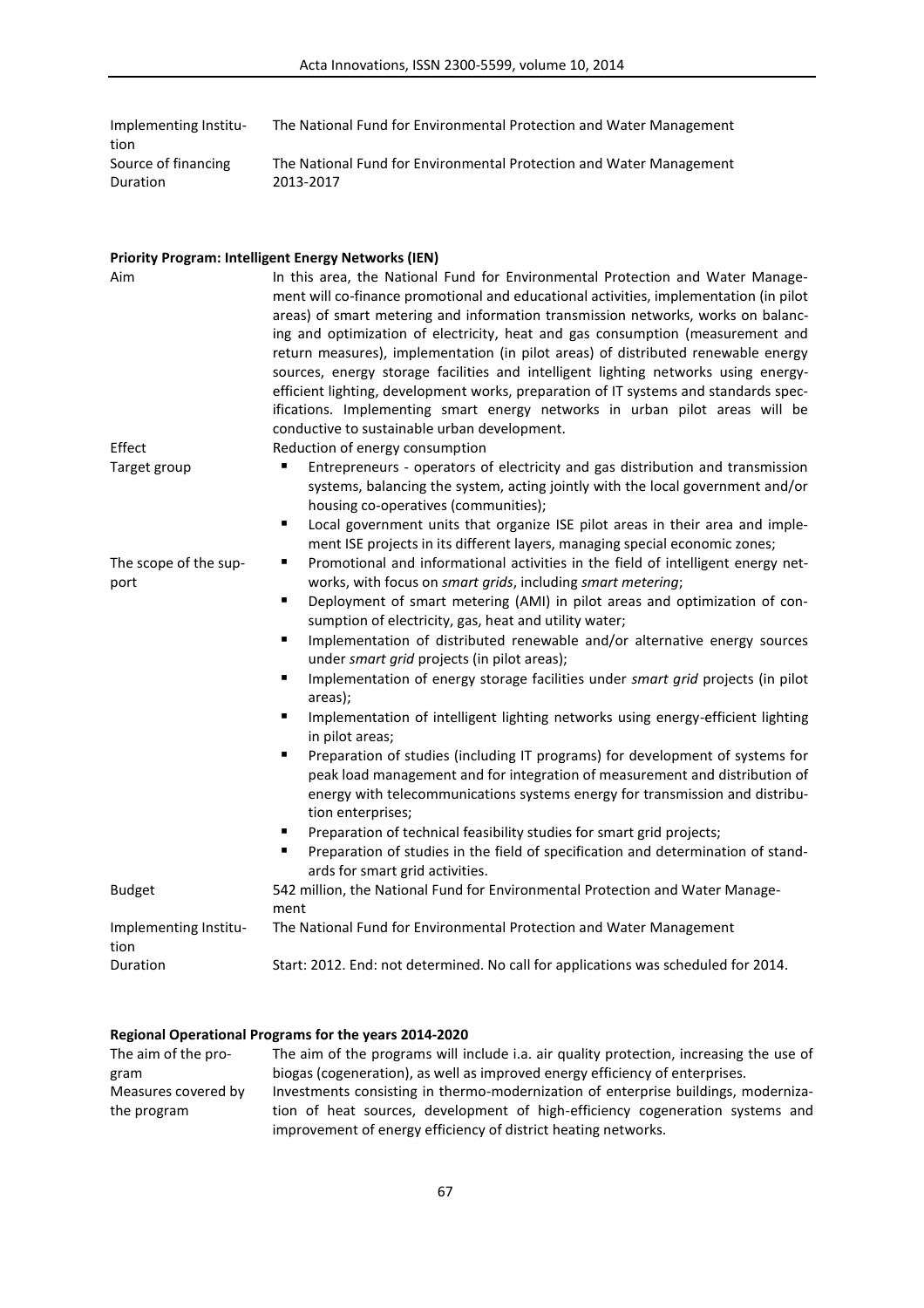| Duration                                             | 2014-2020 (allocation of resources by the end of 2023)                                                                                                                                                                                                                                             |
|------------------------------------------------------|----------------------------------------------------------------------------------------------------------------------------------------------------------------------------------------------------------------------------------------------------------------------------------------------------|
| <b>Beneficiaries</b>                                 | Enterprises <sup>10</sup>                                                                                                                                                                                                                                                                          |
| Implementing body                                    | Marshal's Offices of the Voivdeships                                                                                                                                                                                                                                                               |
| Monitoring institution<br><b>Budget</b>              | The Minister of Infrastructure and Development<br>990 498 thousand $11$                                                                                                                                                                                                                            |
| Source of financing<br>Planned emission<br>reduction | European Regional Development Fund, state funds<br>No data                                                                                                                                                                                                                                         |
|                                                      | The Operational Program Infrastructure and Environment for the years 2014-2020                                                                                                                                                                                                                     |
| The aim of the pro-<br>gram                          | The aim of the program will include air quality protection and improvement of the<br>energy efficiency of enterprises.                                                                                                                                                                             |
| Measures covered by<br>the program                   | Investments consisting in thermo-modernization of enterprise buildings, moderniza-<br>tion of heat sources, heating and power networks, construction of high-efficiency<br>cogeneration units within Priority Axis I: Promotion of renewable energy sources and<br>energy efficiency <sup>12</sup> |
| Duration<br><b>Beneficiaries</b>                     | 2014-2020 (allocation of resources by the end of 2023)<br>Enterprises <sup>13</sup>                                                                                                                                                                                                                |
| Implementing body                                    | The Ministry of Economy                                                                                                                                                                                                                                                                            |
| Monitoring institution                               | The Ministry of Infrastructure and Development                                                                                                                                                                                                                                                     |
| <b>Budget</b>                                        | 1,198,939 thousand 14                                                                                                                                                                                                                                                                              |
| Source of financing                                  | European Regional Development Fund, Cohesion Fund, state funds                                                                                                                                                                                                                                     |
| Planned emission<br>reduction                        | No data                                                                                                                                                                                                                                                                                            |
|                                                      | The program for access to financial instruments for the SME sector (PolSEFF)                                                                                                                                                                                                                       |
| Objective                                            | PolSEFF is a Sustainable Energy Development Financing Program in Poland, with a                                                                                                                                                                                                                    |

|                               | €150 million credit line. PolSEFF's offer is addressed to small and medium-sized en-<br>terprises (SMEs) interested in investing in new technologies and devices that reduce<br>energy consumption or produce energy from renewable sources. |
|-------------------------------|----------------------------------------------------------------------------------------------------------------------------------------------------------------------------------------------------------------------------------------------|
| Effect                        | Energy saving                                                                                                                                                                                                                                |
| Target group                  | <b>SMEs</b>                                                                                                                                                                                                                                  |
| The scope of the sup-<br>port | Financing can be obtained in the form of a loan or leasing of up to EUR 1 million<br>through the financial institutions participating in the Program (banks, lease institu-<br>tions).                                                       |
|                               | Investment projects allowing to achieve at least 20% savings in energy con-<br>٠<br>sumption.                                                                                                                                                |
|                               | Investment projects that increase the energy efficiency of buildings, which<br>٠<br>reduce energy consumption in SME commercial and administrative build-<br>ings by 30%;                                                                    |
|                               |                                                                                                                                                                                                                                              |

<sup>10</sup> The energy efficiency measures implemented within the ROP 2014-2020 by public institutions are described in item 0 of this expertise.

<sup>11</sup> A forecast assuming an increase in capital expenditures for energy efficiency of non-public institutions by 25.17%, i.e. an increase proportional to the overall increase in ERDF allocation within the ROP 2014-2020 as compared to the ROP 2007- 2013. The EUR/PLN exchange rate published by the ECB on 01.11.2013 was accepted for the calculations.

<sup>12</sup> Operational Program Infrastructure and Environment for the years 2014-2020 (Draft), Ministry of Regional Development, August 26, 2013

<sup>13</sup> The energy efficiency measures implemented within the OPIE 2014-2020 by public institutions are described in item 0 of this expertise.

<sup>14</sup> The CBI Pro-Akademia's forecast, assuming a decrease in capital expenditures for energy efficiency of enterprises (forms of support corresponding to Measures 9.1, 9.2 and 9.4 for high efficiency cogeneration) by 35.92% compared to 2007-2013, i.e. a decrease proportional to the overall decrease in allocations within the OPIE 2014-2020 in relation to OPIE 2007-2013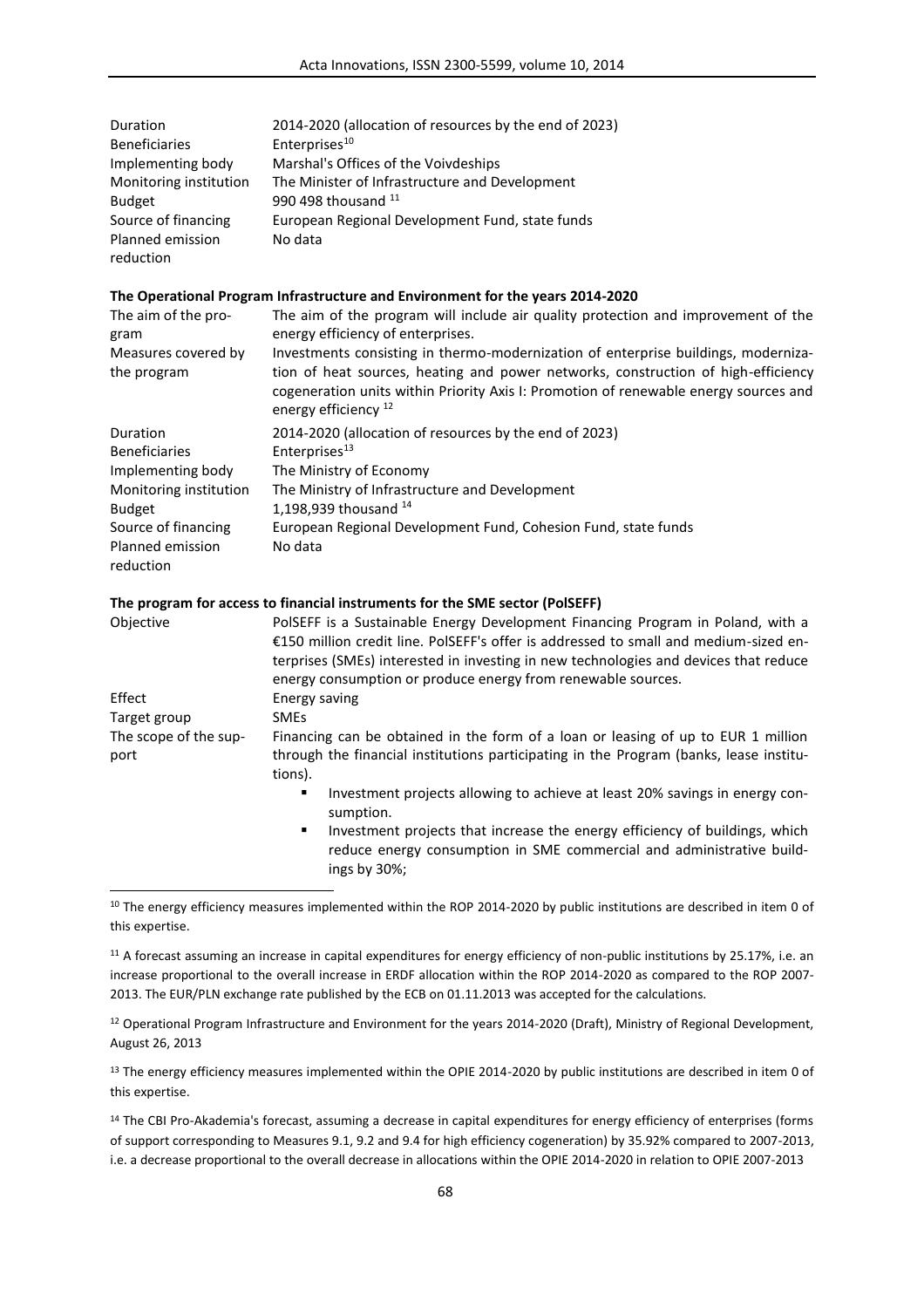|                       | Investments in renewable energy sources;<br>п.<br>Investments covering selected technologies - investments in projects and<br>п.<br>equipment selected from the prepared list of technologies. |
|-----------------------|------------------------------------------------------------------------------------------------------------------------------------------------------------------------------------------------|
| <b>Budget</b>         | EUR 150 million from the European Bank for Reconstruction and Development<br>(EBRD) funds                                                                                                      |
| Implementing Institu- | EBRD                                                                                                                                                                                           |
| tion<br>Duration      | Start: 2011. End: not determined                                                                                                                                                               |

### **White certificate system**

The white certificates system operates in three areas, called energy efficiency improvement undertaking categories:

- **EXED:** increasing energy savings by end users;
- **EXED:** increasing energy savings by equipment for own needs;
- **•** reducing the loss of electricity, heat or natural gas in transmission or distribution.

The first category of end users includes all end-use sectors. The second category concerns only the so-called own needs devices, defined as auxiliary facility or installation assembly within the meaning of art. 3 item 10 of the Act from April 10, 1997. - Energy Law, used to produce electricity or heat. Whereas the category of reduction of electricity, heat or natural gas losses in transmission or distribution relates to the modernization of networks transporting energy carriers together with relevant facilities accompanying these processes. The system of white certificates is implemented by the Energy Regulatory Office.

#### **Research and Development**

#### **The GECON Program - Generator of Ecological Concepts**

| The aim of the pro-<br>gram | The aim of the program is to carry out scientific research, development work and<br>implement innovative environmental technologies resulting from them.<br>A program implemented by the National Fund for Environmental Protection and<br>Water Management and the National Center for Research and Development (NCRD)<br>in 5 selected areas:<br>Environmental aspects of unconventional gas acquisition,<br>Energy efficiency and energy storage,<br>٠<br>Protection and rationalization of water use,<br>٠<br>Acquisition of energy from clean sources, |
|-----------------------------|-------------------------------------------------------------------------------------------------------------------------------------------------------------------------------------------------------------------------------------------------------------------------------------------------------------------------------------------------------------------------------------------------------------------------------------------------------------------------------------------------------------------------------------------------------------|
|                             | Innovative methods of obtaining fuels, energy and materials from waste and<br>٠<br>recycling of waste.                                                                                                                                                                                                                                                                                                                                                                                                                                                      |
| Measures covered by         | Co-financing of industrial research and development works in the amount of PLN 0.5                                                                                                                                                                                                                                                                                                                                                                                                                                                                          |
| the program                 | million to PLN 10 million                                                                                                                                                                                                                                                                                                                                                                                                                                                                                                                                   |
|                             | Co-financing for the implementation phase in the amount up to PLN 20 million, but<br>not more than                                                                                                                                                                                                                                                                                                                                                                                                                                                          |
|                             | 5 times the amount of R&D base co-financing.                                                                                                                                                                                                                                                                                                                                                                                                                                                                                                                |
| Duration                    | from 2012 until the last of the co-financed projects is completed                                                                                                                                                                                                                                                                                                                                                                                                                                                                                           |
| <b>Beneficiaries</b>        | Entrepreneurs seated in the Republic of Poland.                                                                                                                                                                                                                                                                                                                                                                                                                                                                                                             |
|                             | A scientific consortium - where the consortium consists of at least one non-<br>entrepreneurial scientific unit and at least one entrepreneur. The leader of<br>the consortium is the entrepreneur.                                                                                                                                                                                                                                                                                                                                                         |
|                             | A group of entrepreneurs acting jointly based on an agreement, which con-<br>٠<br>sists of at least two entrepreneurs.                                                                                                                                                                                                                                                                                                                                                                                                                                      |
| Implementing body           | The National Center for Research and Development and the National Fund for Envi-                                                                                                                                                                                                                                                                                                                                                                                                                                                                            |
|                             | ronmental Protection and Water Management                                                                                                                                                                                                                                                                                                                                                                                                                                                                                                                   |
| <b>Budget</b>               | PLN 400 million                                                                                                                                                                                                                                                                                                                                                                                                                                                                                                                                             |
| Source of financing         | State funds                                                                                                                                                                                                                                                                                                                                                                                                                                                                                                                                                 |

### **Horizon 2020 - Safe, clean and efficient energy**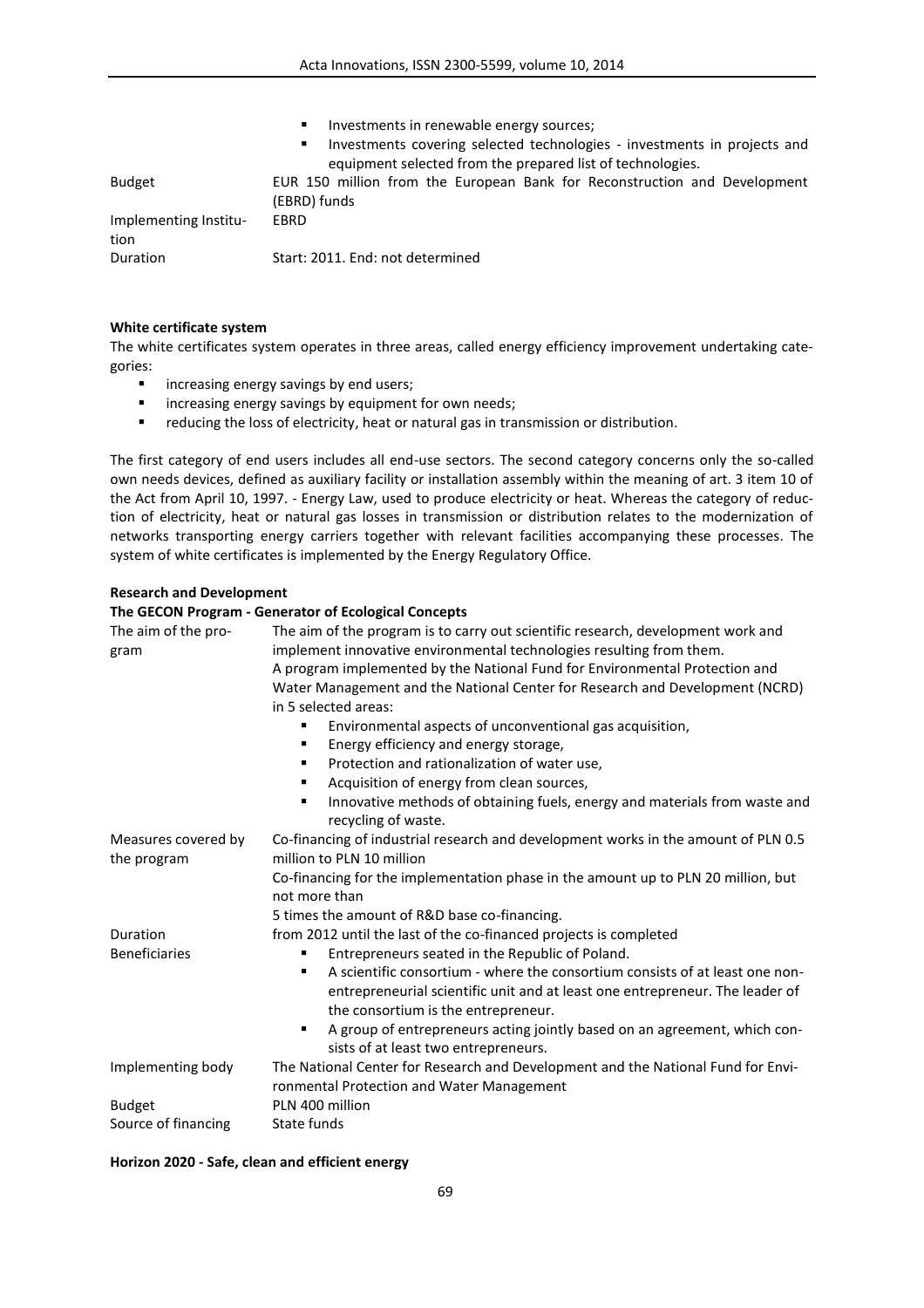The aim of the program

Measures covered by the program

The aim of the Horizon 2020 program in terms of energy efficiency is a response to the "Energy Challenge" in the scope of reducing energy and carbon footprint, creating new knowledge and technology, increasing public involvement in energy issues, and accelerating the deployment of energy innovation.

Co-financing will cover research and research-implementation projects concerning the following areas of energy efficiency [6]:

**A - Buildings and consumers**

- EE 1 2014: Production of prefabricated elements for the revitalization of buildings.
- **EE 2 2015: Design of new low energy buildings.**
- EE 3 2014: Strategies and energy solutions for the deep revitalization of historic buildings.
- EE  $4 2014$ : Building skills.
- EE 5 2014/2015: Increasing the energy efficiency of existing buildings through organizational innovations and creation of a market for deep revitalization.
- EE 6 2015: Demand response in building groups.
- EE 7 2014/2015: Reinforcement of the ability of public authorities to plan and implement sustainable energy policies and measures.
- EE 8 2014: Public procurements for innovative sustainable energy solutions.
- EE 9– 2014/2015: Reinforcement of the stakeholders' positions in supporting public authorities in defining and implementing sustainable energy policies and measures.
- EE 10 2014/2015: Engaging consumers in sustainable energy.
- EE 11 2014/2015 New ICT solutions for energy efficiency.
- EE 12 2014: Socio-economic studies on energy efficiency.
- **B - Heating and cooling**
	- EE 13 2014/2015: Technologies for network heating and cooling.
	- EE 14 2014/2015: Removing market barriers for the implementation of efficient heating and cooling solutions.
- **C - The Industry and Products** 
	- EE 15 2014/2015: Ensuring an effective implementation of EU product efficiency legislation.
	- EE 16 2014/2015: Organizational innovation for increasing energy efficiency in industry.
	- EE 17 2015: Direction of energy innovation by large purchasing groups.
	- EE 18 2014/2015: New technologies for the use of heat recovery in large industrial systems, considering the entire energy process from heat production to its conversion, delivery and end use.

## **D - Financing of Sustainable Energy**

- EE 19 2014/2015: Improving the financability and attractiveness of investments in sustainable energy.
- EE 20 2014/2015: Support for the preparation of innovative aggregated projects and investment programs in the field of sustainable energy, which can be financed by banks.
- EE 21 2014/2015: Development and introduction of innovative energy services and sustainable energy financing programs.

Duration 2014-2020

- Beneficiaries **EX CONFIDENT A Legal entity seated in a member state or associated state, or established** under European Union law;
	- An international organization of European importance;
	- A legal entity established in a third state specified in the work program [7].

Implementing body European Commission, General Directorate for Research and Innovation

Budget EUR 5 931 million Source of financing European funds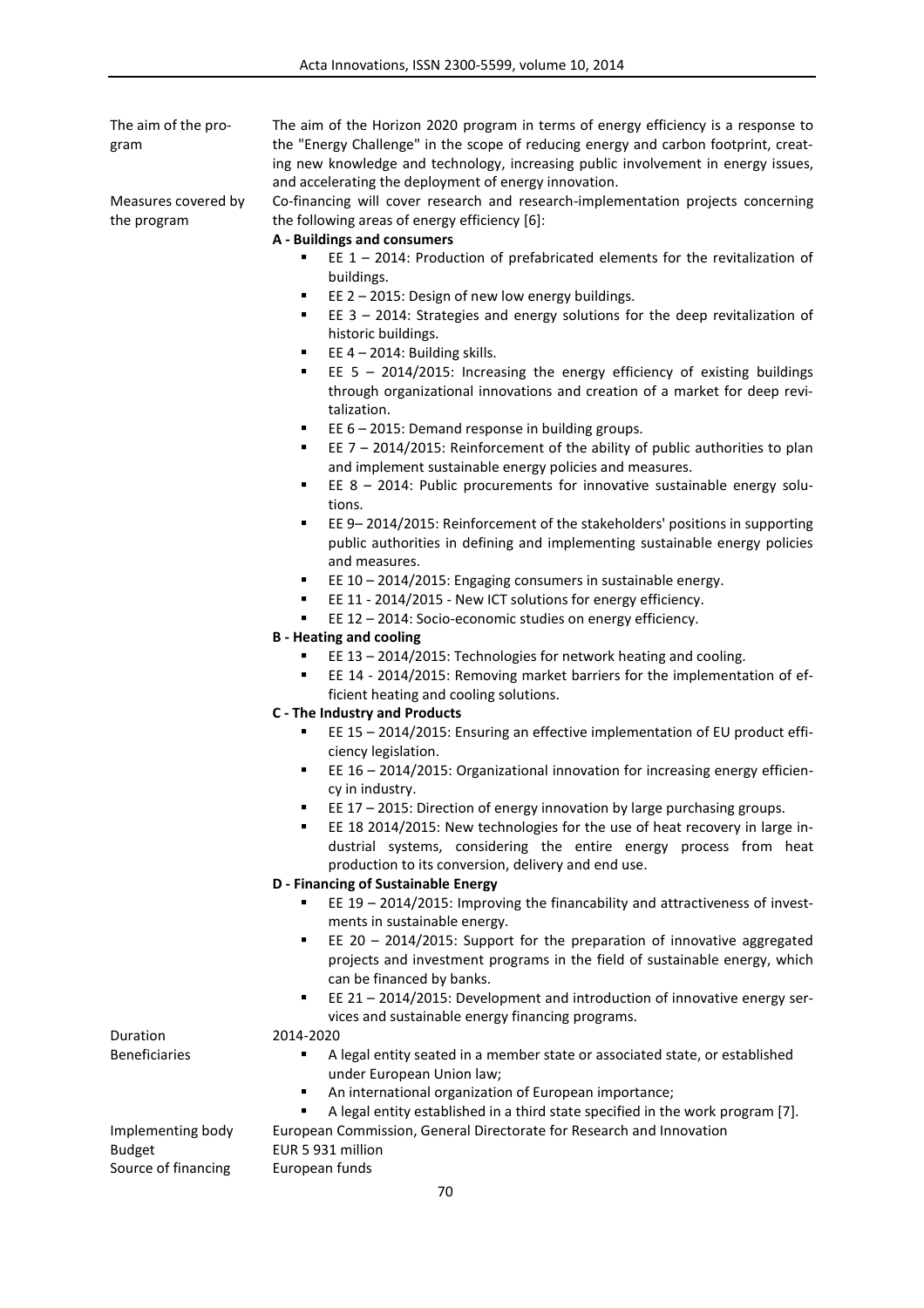# **1.1. Housing**

| 1.1.1.                                         | <b>Thermo-modernization and Renovation Fund</b>                                                                                                                                                                                                                                                                                                                                                                                                                                                                                                                                                                                                                                                                                                                                                                                                                                                                                                                                                                                                                                                                                                                 |
|------------------------------------------------|-----------------------------------------------------------------------------------------------------------------------------------------------------------------------------------------------------------------------------------------------------------------------------------------------------------------------------------------------------------------------------------------------------------------------------------------------------------------------------------------------------------------------------------------------------------------------------------------------------------------------------------------------------------------------------------------------------------------------------------------------------------------------------------------------------------------------------------------------------------------------------------------------------------------------------------------------------------------------------------------------------------------------------------------------------------------------------------------------------------------------------------------------------------------|
| The aim of the pro-<br>gram                    | The aim of the program is to provide financial support for investors undertaking<br>thermo-modernization, repair and renovation works of single-family houses with<br>credits from commercial banks.<br>The aim of the thermo-modernization projects supported is:<br>reduction of consumption of energy for the purposes of heating and warm-<br>ing up utility water in residential buildings, collective residences and<br>buildings owned by local government units, which serve to carry out public<br>tasks;<br>٠<br>reduction of the cost of obtaining the heat delivered to the above buildings -<br>because of the technical connection to the centralized heat source due to<br>the decommissioning of the local heat source;<br>reduction of primary energy losses in local heating networks and the local<br>٠<br>heat sources supplying them;<br>total or partial conversion of energy sources to renewable sources or the use<br>٠<br>of high efficiency Cogeneration - with the obligation to obtain energy savings                                                                                                                              |
|                                                | specified in the act.                                                                                                                                                                                                                                                                                                                                                                                                                                                                                                                                                                                                                                                                                                                                                                                                                                                                                                                                                                                                                                                                                                                                           |
| Measures covered by<br>the program<br>Duration | The program covers the measures aimed at:<br>an improvement that results in reduced demand for energy supplied for<br>heating and warming up utility water, and heating;<br>an improvement that results in the reduction of primary energy losses in lo-<br>cal heating networks and the local heat sources supplying them;<br>execution of a technical connection to a centralized heat source, due to the<br>٠<br>decommissioning of the local heat source, resulting in a reduction in the<br>costs of obtaining heat;<br>total or partial conversion of energy sources to renewable sources or use of<br>٠<br>high-efficiency Cogeneration.<br>The prerequisite for receiving the thermo-modernization bonus is to contract a credit<br>from a commercial bank for the implementation of the undertaking. The amount of<br>the thermo-modernization bonus constitutes 20% of the loan amount used, if it is not<br>in excess of:<br>16% of the costs incurred for the realization of the thermo-modernization<br>٠<br>undertaking;<br>the double amount of the expected annual energy cost savings, determined<br>based on an energy audit.<br>Start - 2009 |
|                                                | End - the measure is of a systemic nature and the provisions in force do not regulate                                                                                                                                                                                                                                                                                                                                                                                                                                                                                                                                                                                                                                                                                                                                                                                                                                                                                                                                                                                                                                                                           |
| <b>Beneficiaries</b>                           | the time of completion of the measure<br>The thermo-modernization bonus can be provided for the owners or administrators<br>of:<br>residential buildings,<br>п<br>collective residence buildings,<br>٠<br>civic buildings owned by local government units and used by them for the<br>٠<br>performance of public tasks,<br>a local heating network,<br>٠<br>a local heat source.<br>All investors, regardless of their legal status, can benefit from the bonus, e.g.: legal<br>entities (e.g. housing co-operatives and commercial law companies), local govern-<br>ment units, housing communities, natural persons, including single family home<br>owners.                                                                                                                                                                                                                                                                                                                                                                                                                                                                                                  |
|                                                | The bonus is not available to budgetary units and budgetary facilities.                                                                                                                                                                                                                                                                                                                                                                                                                                                                                                                                                                                                                                                                                                                                                                                                                                                                                                                                                                                                                                                                                         |
| Implementing body<br>Monitoring institution    | Bank Gospodarstwa Krajowego (National Economy Bank)<br>The Ministry of Infrastructure and Development                                                                                                                                                                                                                                                                                                                                                                                                                                                                                                                                                                                                                                                                                                                                                                                                                                                                                                                                                                                                                                                           |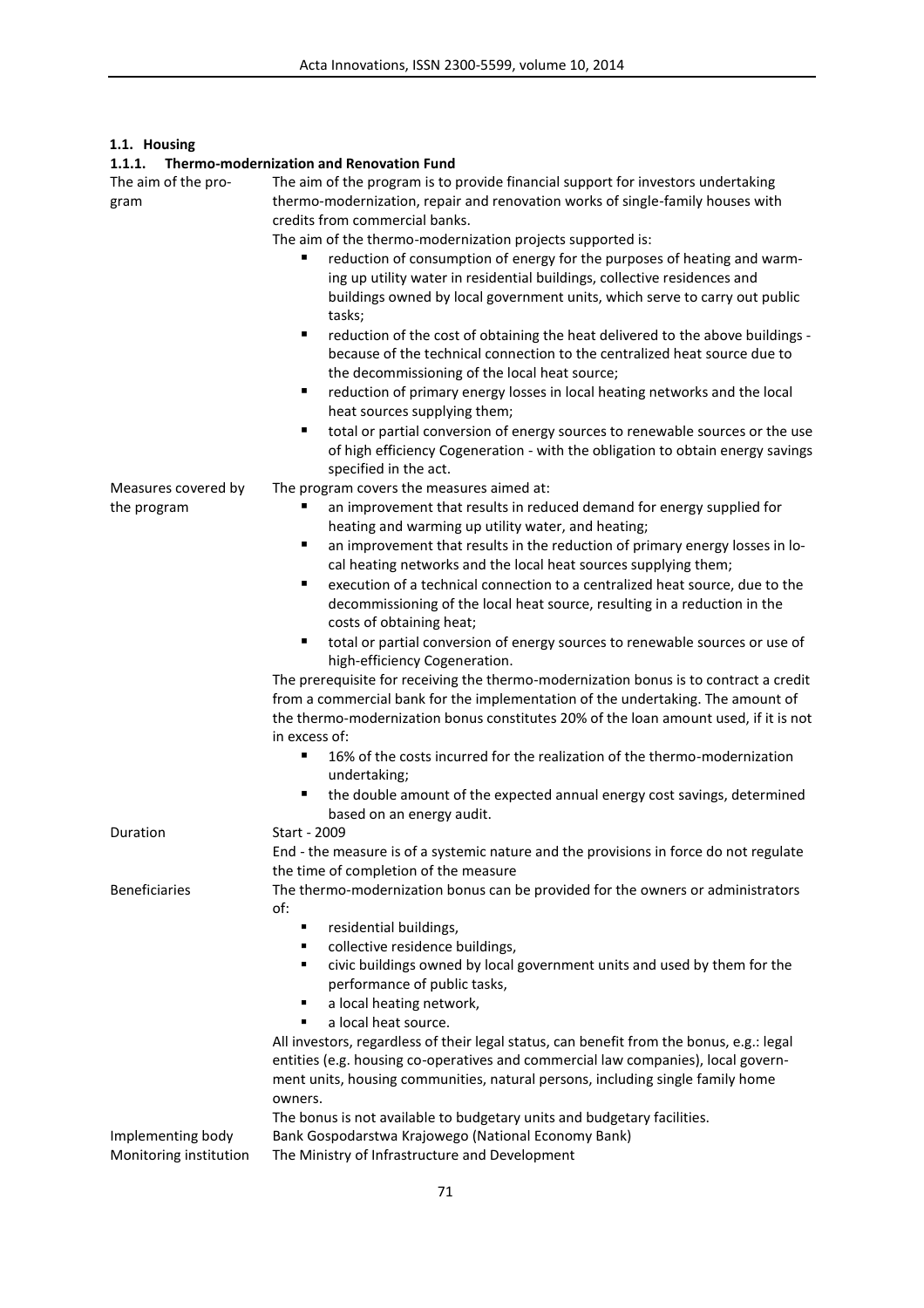| <b>Budget</b>                        | PLN 150-200 million per year                                                                                                                                                                                                                                                                                                                                                                                                      |
|--------------------------------------|-----------------------------------------------------------------------------------------------------------------------------------------------------------------------------------------------------------------------------------------------------------------------------------------------------------------------------------------------------------------------------------------------------------------------------------|
| Source of financing                  | Funds transferred from the state budget - in the amount specified in the<br>Budget Act;                                                                                                                                                                                                                                                                                                                                           |
|                                      | Interest on deposits of funds in banks;<br>٠                                                                                                                                                                                                                                                                                                                                                                                      |
|                                      | Proceeds from the fund's investment in securities;<br>٠                                                                                                                                                                                                                                                                                                                                                                           |
|                                      | Donations and bequests;                                                                                                                                                                                                                                                                                                                                                                                                           |
|                                      | Other proceeds.<br>٠                                                                                                                                                                                                                                                                                                                                                                                                              |
|                                      | Credit subsidies for the construction of energy efficient homes                                                                                                                                                                                                                                                                                                                                                                   |
| The aim of the pro-                  | The aim of the program is to save energy and reduce CO <sub>2</sub> emissions through co-                                                                                                                                                                                                                                                                                                                                         |
| gram                                 | financing of energy efficiency improvement undertakings in newly built residential<br>buildings.                                                                                                                                                                                                                                                                                                                                  |
| Measures covered by                  | construction of a single-family house;                                                                                                                                                                                                                                                                                                                                                                                            |
| the program                          | purchase of a new single-family house;<br>٠                                                                                                                                                                                                                                                                                                                                                                                       |
|                                      | purchase of a residential unit in a new multi-family residential building.                                                                                                                                                                                                                                                                                                                                                        |
| Support rules                        | A grant for partial repayment of bank credit capital. The amount of co-financing is:<br>In the case of single-family houses:<br>٠                                                                                                                                                                                                                                                                                                 |
|                                      | standard NF40 - EUco 40 kWh/(m2*year) - grant: PLN 30 000 gross;<br>$\qquad \qquad -$                                                                                                                                                                                                                                                                                                                                             |
|                                      | standard NF15 - EUco 15 kWh/(m2*year) - grant: PLN 50 000 gross.                                                                                                                                                                                                                                                                                                                                                                  |
|                                      | For residential units in multi-family buildings:<br>٠                                                                                                                                                                                                                                                                                                                                                                             |
|                                      | standard NF40 - EUco 40 kWh/(m2*year) - grant: PLN 11 000 gross;<br>$\overline{\phantom{0}}$                                                                                                                                                                                                                                                                                                                                      |
|                                      | standard NF15 - EUco 15 kWh/(m2*year) - grant: PLN 16 000 gross.                                                                                                                                                                                                                                                                                                                                                                  |
|                                      | <b>Additional rules:</b>                                                                                                                                                                                                                                                                                                                                                                                                          |
|                                      | in case of failure to meet the assumed NF15 standard, the grant may be re-<br>٠                                                                                                                                                                                                                                                                                                                                                   |
|                                      | duced to the level envisaged for the NF40 standard;                                                                                                                                                                                                                                                                                                                                                                               |
|                                      | in case of failure to meet the assumed NF40 standard, the grant will not be pro-<br>٠<br>vided;                                                                                                                                                                                                                                                                                                                                   |
|                                      | if a part of a single-family house/residential unit is used for running a business<br>٠                                                                                                                                                                                                                                                                                                                                           |
|                                      | (including rental), the amount of co-financing will be reduced proportionately;                                                                                                                                                                                                                                                                                                                                                   |
|                                      | to the share of business space in the total area of the single-family<br>٠                                                                                                                                                                                                                                                                                                                                                        |
|                                      | house/residential unit; e.g. if the business activity is carried out on 20% of the                                                                                                                                                                                                                                                                                                                                                |
|                                      | total area, the amount of co-financing is reduced by 20%;                                                                                                                                                                                                                                                                                                                                                                         |
|                                      | in the event where the business activity is conducted on an area exceeding 50%<br>٠                                                                                                                                                                                                                                                                                                                                               |
|                                      | of the single-family house/residential unit mentioned, the undertaking is not el-                                                                                                                                                                                                                                                                                                                                                 |
|                                      | igible for co-financing by the National Fund for Environmental Protection and                                                                                                                                                                                                                                                                                                                                                     |
|                                      | Water Management.                                                                                                                                                                                                                                                                                                                                                                                                                 |
| Duration                             | 2013-2022                                                                                                                                                                                                                                                                                                                                                                                                                         |
| <b>Beneficiaries</b>                 | Natural persons holding a valid building permit and who have the right to ad-<br>ministrate a real property on which they will build a residential building;                                                                                                                                                                                                                                                                      |
|                                      | Natural persons who have the right for the developer to transfer onto them the<br>٠<br>rights to a real property together with a single-family house, which a developer<br>will build on, or perpetual usufruct of land and ownership of a single-family<br>house that will be settled on and will be a separate real property, or ownership<br>of a residential unit. The developer is also understood as a housing cooperative. |
| Implementing body                    | Banks with whom the National Fund for Environmental Protection and Water Man-                                                                                                                                                                                                                                                                                                                                                     |
|                                      | agement entered into agreements                                                                                                                                                                                                                                                                                                                                                                                                   |
| Monitoring institution               | The National Fund for Environmental Protection and Water Management<br>PLN 300 million                                                                                                                                                                                                                                                                                                                                            |
| <b>Budget</b><br>Source of financing | State funds                                                                                                                                                                                                                                                                                                                                                                                                                       |
|                                      |                                                                                                                                                                                                                                                                                                                                                                                                                                   |

# **Regional Operational Programs of Voivodeships for the years 2014-2020**

| The aim of the pro- | The aim of the programs will include air quality protection and improvement of the |
|---------------------|------------------------------------------------------------------------------------|
| gram                | energy efficiency of residential buildings.                                        |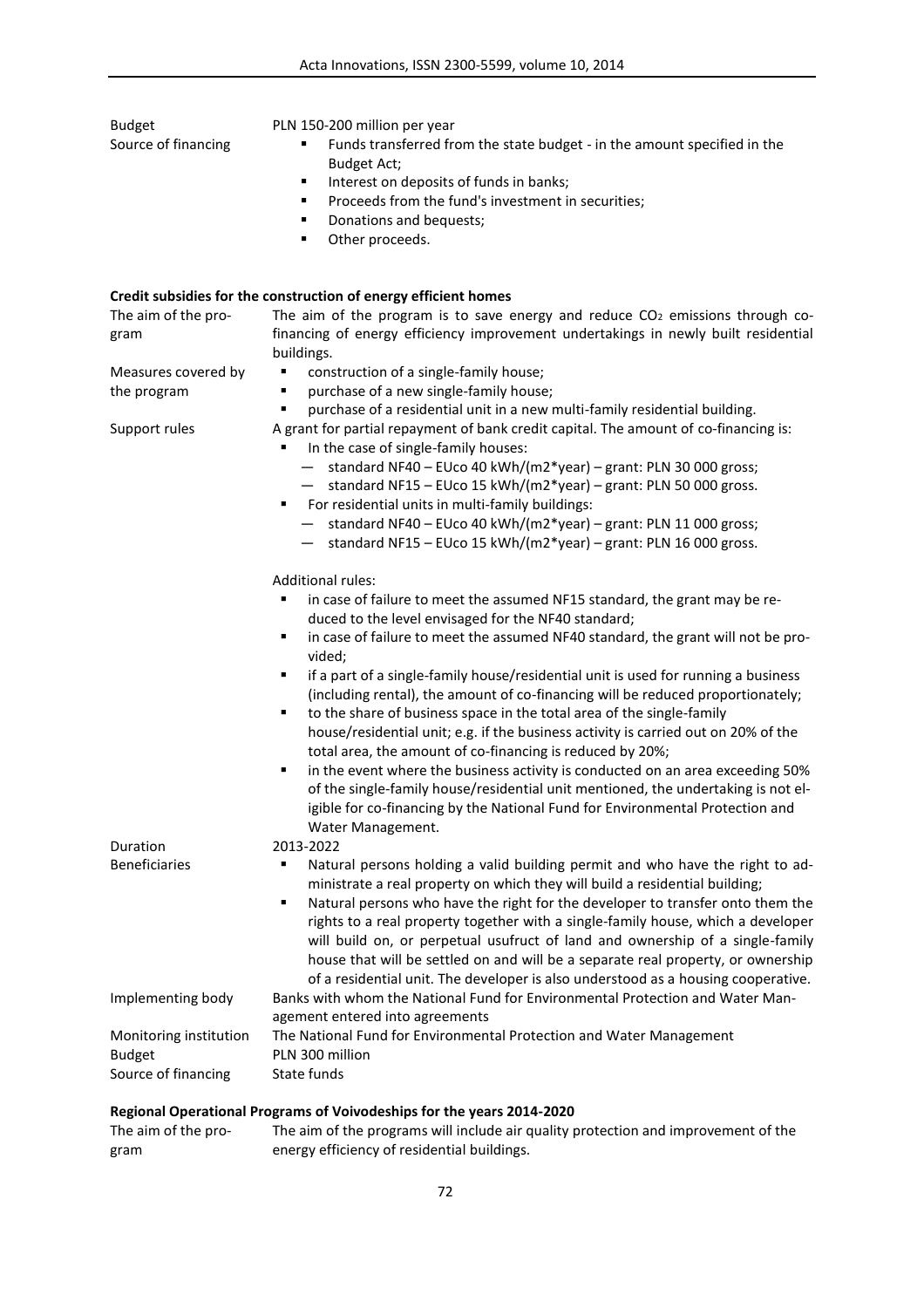| Measures covered by    | Renovation of multi-family residential buildings.<br>٠                                                     |
|------------------------|------------------------------------------------------------------------------------------------------------|
| the programs           | Adaptation and renovation of buildings for residential purposes for people with<br>٠<br>special needs [8]. |
| Duration               | 2014-2020 (allocation of resources by the end of 2023)                                                     |
| <b>Beneficiaries</b>   | Local government units, their associations and societies,                                                  |
|                        | Organizational units of local self-government units with legal personality;<br>٠                           |
|                        | Housing co-operatives;<br>٠                                                                                |
|                        | Residential communities;<br>٠                                                                              |
|                        | Societies for Social Construction;<br>٠                                                                    |
|                        | Other organizational units included in the local revitalization program, which<br>٠                        |
|                        | have the right to administrate a given property;                                                           |
|                        | Institutions and organizations (including non-governmental organizations) deal-<br>٠                       |
|                        | ing with homelessness, supervised apartments (e.g. for people out of prison);                              |
|                        | Churches and religious associations (if they will create shelters for the homeless<br>٠                    |
|                        | and supervised apartments);                                                                                |
|                        | Non-profit actors, integrating different social groups.                                                    |
| Implementing body      | Marshal's Offices of the Voivdeships                                                                       |
| Monitoring institution | The Minister of Infrastructure and Development                                                             |
| <b>Budget</b>          | EUR 937 million <sup>15</sup>                                                                              |
| Source of financing    | European Regional Development Fund, state funds                                                            |
| Planned emission       | No data                                                                                                    |
| reduction              |                                                                                                            |
|                        |                                                                                                            |
| <b>Transport</b>       |                                                                                                            |
|                        | Priority program 5.8. KAWKA - Liquidation of low emission, supporting energy efficiency growth and the     |
|                        | development of distributed renewable energy sources                                                        |
| The aim of the pro-    | Reducing the exposure of the populace to the effects of air pollution in areas where                       |
| gram                   | there are significant overruns of the admissible and target concentrations of those                        |
|                        | pollutants for which air protection programs have been developed. The aim of the                           |
|                        | program will be achieved by reducing pollutant emissions, especially PM 2.5, PM 10                         |
|                        | and CO <sub>2</sub> emissions.                                                                             |
| Measures covered by    | Projects located in areas of cities of more than 10 000 inhabitants (the quantitative                      |
| the program            | restriction does not apply to spa towns):                                                                  |
|                        | reduction of pollutant emissions into air from public transport sources;                                   |
|                        | educational campaigns (for beneficiaries) showing the health and social<br>٠                               |
|                        | benefits of eliminating low emissions; and/or informing about the time                                     |
|                        | horizon of banning solid fuels or other systemic measures guaranteeing                                     |
|                        | maintaining pollution levels after corrective measures are carried out;                                    |
|                        | creation of databases (this pertains to local government units or institu-<br>٠                            |
|                        | tions indicated by them), allowing for the preparation of an inventory of                                  |
|                        | sources of emissions to air from public transport sources.                                                 |
| Duration               | Implementation: 2013-2018                                                                                  |
|                        | Allocation of funds: 2013-2015                                                                             |
| <b>Beneficiaries</b>   | The entities indicated in air protection programs that plan to implement or imple-                         |
|                        | ment undertakings that may be funded by voivodeship environmental protection                               |
|                        | and water management funds from resources provided by the National Fund for                                |
|                        | Environmental Protection and Water Management, considering the terms of this                               |
|                        | program.                                                                                                   |
| Implementing body      | The National Fund for Environmental Protection and Water Management, Voivode-                              |
|                        | ship Environmental Protection and Water Management Funds                                                   |
| Monitoring institution | The Minister of Environment                                                                                |
| <b>Budget</b>          | PLN 400 million                                                                                            |

<sup>&</sup>lt;sup>15</sup> Forecast based on [9] and [12], assuming that the maximum percentage of funds for housing in the 2014-2020 perspective will be the same as in the 2007-2013 perspective - 3% of total funds.

 $\overline{a}$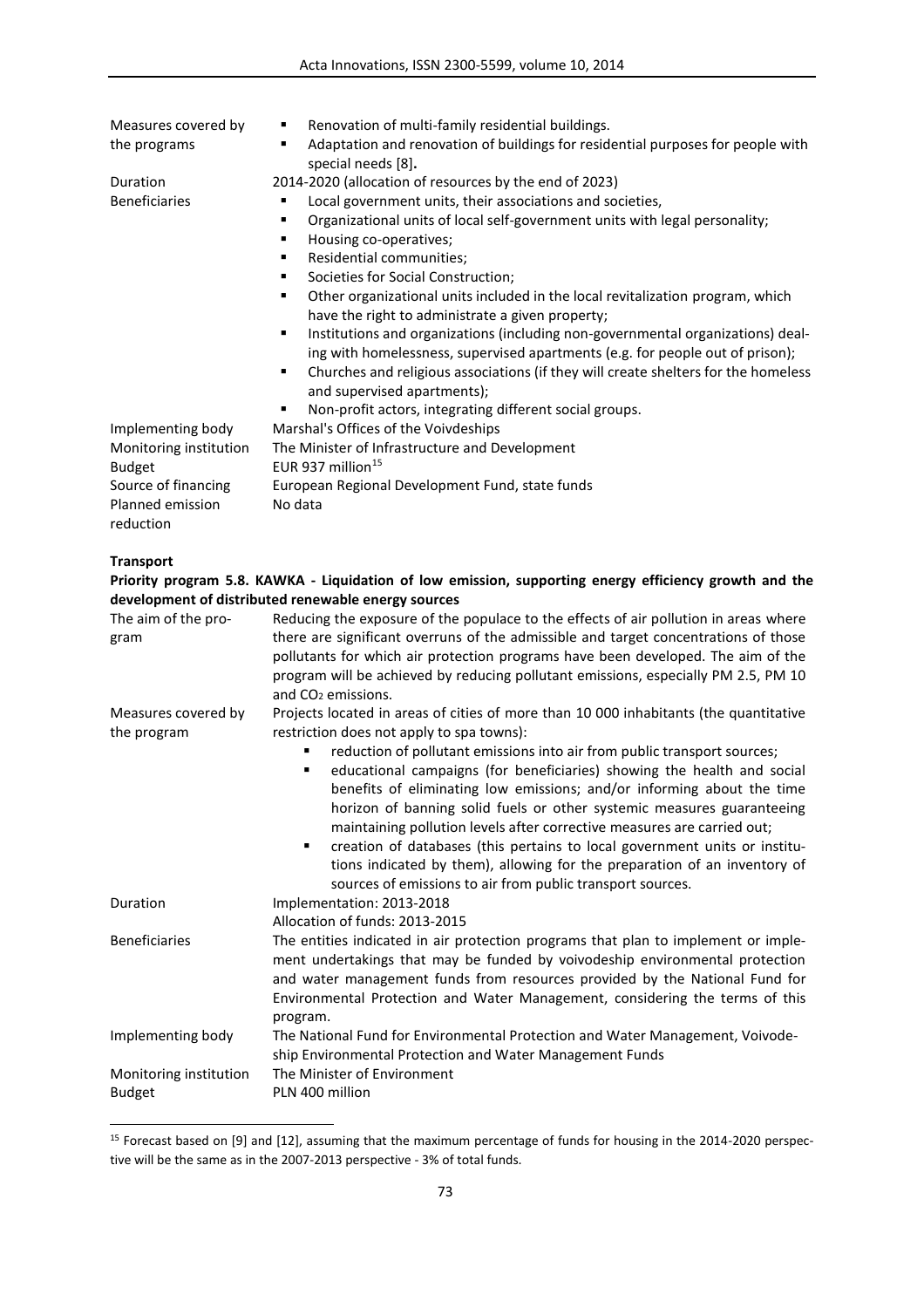| Source of financing                | State funds                                                                                                                                                                                                                                                                         |
|------------------------------------|-------------------------------------------------------------------------------------------------------------------------------------------------------------------------------------------------------------------------------------------------------------------------------------|
| Planned emission<br>reduction      | 134 Mg of CO <sub>2</sub>                                                                                                                                                                                                                                                           |
|                                    | Green Investment System (Part 7) - GAZELA - Low emission urban transport                                                                                                                                                                                                            |
| The aim of the pro-                | Limitation or avoidance of carbon dioxide emissions through co-financing of under-                                                                                                                                                                                                  |
| gram                               | takings that reduce energy and fuel consumption in urban transport.                                                                                                                                                                                                                 |
| Measures covered by<br>the program | Co-financing may be provided for undertakings aimed at reducing energy and fuel<br>consumption in urban transport. The program includes the following measures:<br>concerning rolling stock, consisting of:<br>buying new hybrid buses powered by CNG gas,                          |
|                                    | - training of drivers of urban transport vehicles involving low-emission rolling<br>stock,                                                                                                                                                                                          |
|                                    | concerning infrastructure and management, consisting of:<br>٠<br>modernization or construction of a service station for refueling public<br>transport vehicles adapted to hybrid buses powered by CNG gas,<br>modernization or construction of cycling routes,<br>$\qquad \qquad -$ |
|                                    | - modernization or construction of bus lanes,                                                                                                                                                                                                                                       |
|                                    | - Modernization or construction of Park&Ride car parks,                                                                                                                                                                                                                             |
|                                    | - implementation of urban transport management systems,                                                                                                                                                                                                                             |
|                                    | $-$ implementation of an urban bicycle system.                                                                                                                                                                                                                                      |
| Duration                           | No call for applications was scheduled for 2014.                                                                                                                                                                                                                                    |
| <b>Beneficiaries</b>               | Municipalities;<br>٠                                                                                                                                                                                                                                                                |
|                                    | Communal companies that operate to carry out the tasks of municipalities in-<br>٠<br>volved in local public transport;                                                                                                                                                              |
|                                    | Other entities providing local urban transport services based on an agreement<br>٠<br>concluded with the municipality.                                                                                                                                                              |
| Implementing body                  | The National Fund for Environmental Protection and Water Management                                                                                                                                                                                                                 |
| Monitoring institution             | The Minister of Environment                                                                                                                                                                                                                                                         |
| <b>Budget</b>                      | Non-repayable forms (grants) - PLN 80 million                                                                                                                                                                                                                                       |
| Source of financing                | Proceeds from the sale of allocated emission units (Green Investment System<br>grants) or other funds of the National Fund for Environmental Protection and Water<br>Management                                                                                                     |
|                                    | Regional Operational Programs of Voivodeships for the years 2014-2020                                                                                                                                                                                                               |
| The aim of the program             | The aim of the programs will include i.a. ensuring the possibility of completing the<br>transport infrastructure development program launched in recent years, develop-<br>ing low carbon transport.                                                                                |
| Measures covered by                | Investments in the infrastructure and rolling stock for "clean" public transport in                                                                                                                                                                                                 |
| the program                        | cities (especially rail transport), limiting and placating car traffic in city centers,<br>facilities for non-motorized (pedestrian and cycling) traffic                                                                                                                            |
| Duration                           | 2014-2020 (allocation of resources by the end of 2023)                                                                                                                                                                                                                              |
| <b>Beneficiaries</b>               | Local government units, urban transport infrastructure administrators and carriers                                                                                                                                                                                                  |

|                        | providing passenger transport services.         |  |
|------------------------|-------------------------------------------------|--|
| Implementing bodies    | Marshal's Offices of the Voivdeships            |  |
| Monitoring institution | The Minister of Infrastructure and Development  |  |
| Budget                 | PLN 3 130 million <sup>16</sup>                 |  |
| Source of financing    | European Regional Development Fund, state funds |  |

# **The Operational Program Infrastructure and Environment for the years 2014-2020**

 $\overline{a}$ 

<sup>&</sup>lt;sup>16</sup> Forecast based on [9], assuming an increase in capital expenditure on transport programs in the field of intelligent transport systems and development of urban transport, proportional to the overall change in the level of allocation of the ROP 2014-2020 as compared to the ROP 2007-2013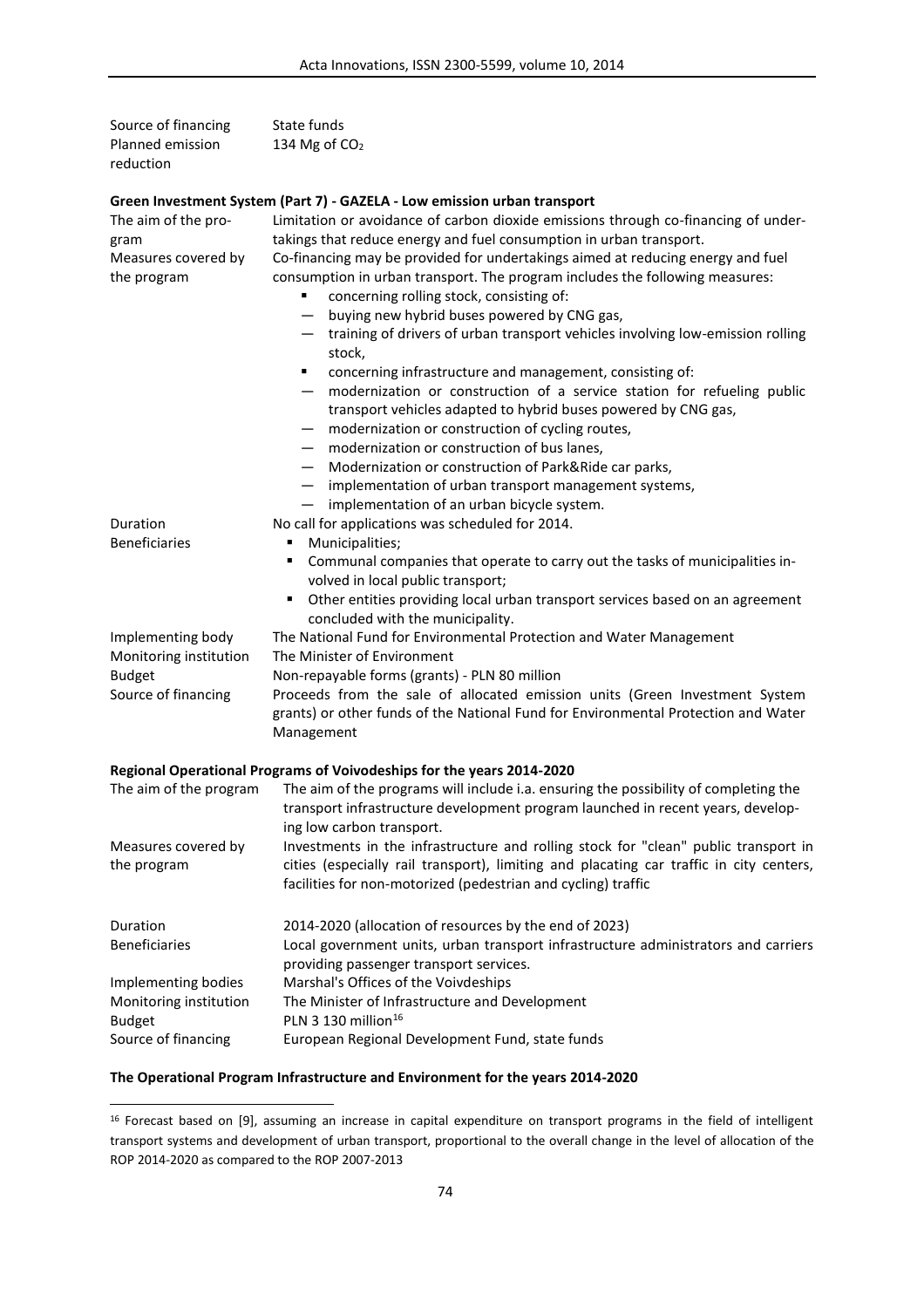| The aim of the program                  | The aim of the program will include i.a. ensuring the possibility of completing the<br>transport infrastructure development program launched in recent years, develop-<br>ing low carbon transport.                                             |
|-----------------------------------------|-------------------------------------------------------------------------------------------------------------------------------------------------------------------------------------------------------------------------------------------------|
| Measures covered by<br>the program      | Investments in the infrastructure and rolling stock for "clean" public transport in<br>cities (especially rail transport), limiting and placating car traffic in city centers,<br>facilities for non-motorized (pedestrian and cycling) traffic |
| Duration                                | 2014-2020 (allocation of resources by the end of 2023)                                                                                                                                                                                          |
| <b>Beneficiaries</b>                    | local government units, urban transport infrastructure administrators and carriers<br>providing passenger transport services.                                                                                                                   |
| Implementing body                       | The Minister of Infrastructure and Development                                                                                                                                                                                                  |
| Monitoring institution<br><b>Budget</b> | The Minister of Infrastructure and Development<br>PLN 7 686 million <sup>17</sup>                                                                                                                                                               |
| Source of financing                     | European Regional Development Fund, Cohesion Fund, state funds                                                                                                                                                                                  |

#### **Eastern Poland Program for the years 2014-2020**

| The aim of the program<br>Measures covered by<br>the program | The aim of the programs will include i.a. ensuring the possibility of completing the<br>transport infrastructure development program launched in recent years, develop-<br>ing low carbon transport.<br>Investments in the infrastructure and rolling stock for "clean" public transport in<br>cities (especially rail transport), limiting and placating car traffic in city centers,<br>facilities for non-motorized (pedestrian and cycling) traffic |  |  |
|--------------------------------------------------------------|---------------------------------------------------------------------------------------------------------------------------------------------------------------------------------------------------------------------------------------------------------------------------------------------------------------------------------------------------------------------------------------------------------------------------------------------------------|--|--|
|                                                              |                                                                                                                                                                                                                                                                                                                                                                                                                                                         |  |  |
| <b>Beneficiaries</b>                                         | local government units, urban transport infrastructure administrators and carriers<br>providing passenger transport services.                                                                                                                                                                                                                                                                                                                           |  |  |
| Implementing bodies                                          | Marshal's Offices of the Voivdeships                                                                                                                                                                                                                                                                                                                                                                                                                    |  |  |
| Monitoring institution                                       | The Minister of Infrastructure and Development                                                                                                                                                                                                                                                                                                                                                                                                          |  |  |
| <b>Budget</b>                                                | PLN 1 676 million <sup>18</sup>                                                                                                                                                                                                                                                                                                                                                                                                                         |  |  |
| Source of financing                                          | European Regional Development Fund, state funds                                                                                                                                                                                                                                                                                                                                                                                                         |  |  |
| Planned emission reduc-<br>tion                              | No data                                                                                                                                                                                                                                                                                                                                                                                                                                                 |  |  |

### **Conclusion**

 $\overline{a}$ 

The system of supporting processes aimed at increasing energy savings in Poland in 2014-2020, presented in this paper, is a comprehensive set of financial engineering tools. Compared to the efficiency-enhancing support system from 2007-2013, there is no significant qualitative change in the new financial perspective. The most important difference lies in giving the issues of interdisciplinary research and the creation of science and industry consortia a priority for socio-economic transformations, including enhancing the energy efficiency of the whole European Union. There are several insights that are relevant to achieving the goals set in the 2nd National Energy Efficiency Action Plan.

#### **From a horizontal point of view until 2025**

 The current perspective for Poland's energy efficiency policy is a short-term one, ending in 2016, which means that the discussed financial support system is not complementary to other energy efficiency monitoring tools across the economy. Inter-ministerial cooperation is needed for the amendment of the

<sup>&</sup>lt;sup>17</sup> Forecast based on [9], assuming a decrease in capital expenditure on transport programs in the field of intelligent transport systems and development of urban transport, proportional to the overall decrease in the level of allocation of the OPIE 2014-2020 as compared to the OPIE 2007-2013

<sup>&</sup>lt;sup>18</sup> Forecast based on [9], assuming a decrease in capital expenditure on transport programs in the field of intelligent transport systems and development of urban transport, proportional to the overall decrease in the level of allocation of the OPEP 2014-2020 as compared to the OPEP 2007-2013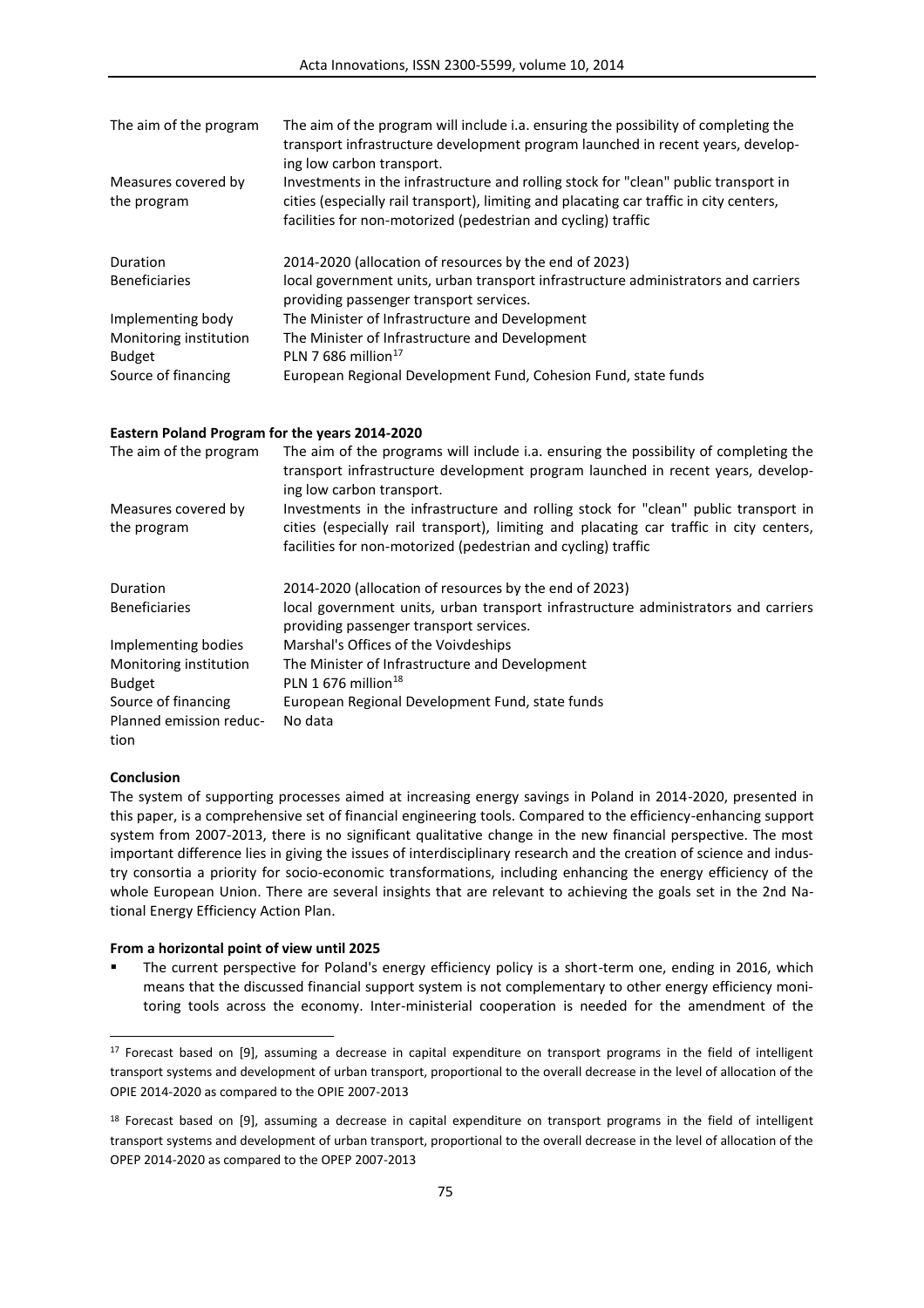Energy Efficiency Act, which would set long-term energy saving goals (at least 2025), as well as introduce reporting obligations for energy savings, using an IT system managed by the Ministry of Economy, integrated with the KSI SIMIK system managed by the Ministry of Infrastructure and Development.

- In the discussed set of measures for supporting energy efficiency, Poland lacks a reference to the optimization of the use of crude oil and natural gas as an energy fuel, which is important for achieving the energy efficiency goals, especially for processes of reducing energy consumption in buildings and transport. It seems that a separate set of financial engineering tools should be introduced to reduce Poland's dependence on oil and gas imports, preceded by an energy efficiency study on fuel imports and an in-depth analysis of economic changes in this area.
- Since regional policy is not monitored and evaluated in terms of energy efficiency, there is a lack of incentives for regional energy efficiency in the support system for the years 2014-2020.

### **From the point of view of the 2014-2020 perspective**

- The support system discussed for lowering the energy intensity of the Polish economy does not offer sufficient incentives for public institutions to monitor and stimulate energy savings. With the next obligation to monitor and report on energy efficiency measures for public institutions, a motivation system should be developed, preferably financed by public institutions for obtaining energy savings and proper monitoring of the implementation of the National Energy Efficiency Action Plan. It seems appropriate to cover public institutions, within which significant energy savings are achieved, with the white certificates as well. It seems reasonable to analyze the possibility of involving public institutions in a white certificate system that would stimulate energy saving measures.
- The anticipated support system does not assume that the management bodies of individual support programs or public bodies issuing tenders are obliged to verify that the project or offer submitted in response to an advertisement or public contract is energy efficient. It is difficult to determine whether the detailed descriptions of the program (SPO) will include such a requirement. Beneficiaries of public support should consider the energy saving issues in their Terms of Reference. This would require a commitment by national and regional institutions to require beneficiaries of grants or bidders to specify the energy efficiency criteria in the public procurement process, such as the amount of final energy savings. The introduction of such administrative solutions does not contradict the Public Procurement Law (PZP), does not require the amendment of the PPL and falls within the scope of the ordering parties' freedom to determine the conditions of selection.
- A separate tool, under-utilized in the 2007-2013 period, aimed at stimulating energy efficiency were the white certificates that went to businesses without the need for an incentive effect. For this not to happen in the coming period, just as European co-financing within the meaning of art. 8 sect. 3 of the Commission Regulation (EC) No 800/2008 from August 6, 2008, it would be desirable to adopt a regulation stating that aid in the form of white certificates will have an incentive effect, for example if at least one of the following conditions is met:
	- the size of the measures taken to save energy is significantly increased through white certificates;
	- the scope of the measures taken to save energy is significantly broadened through white certificates;
	- the total amount spent by the entrepreneur on energy saving measures is significantly increased through white certificates.

The introduction of the above white certificate solution into the support system for the years 2014-2020 should contribute to a significant acceleration of the implementation of energy efficiency measures by forcing larger scale actions by large enterprises.

#### **Bibliography**